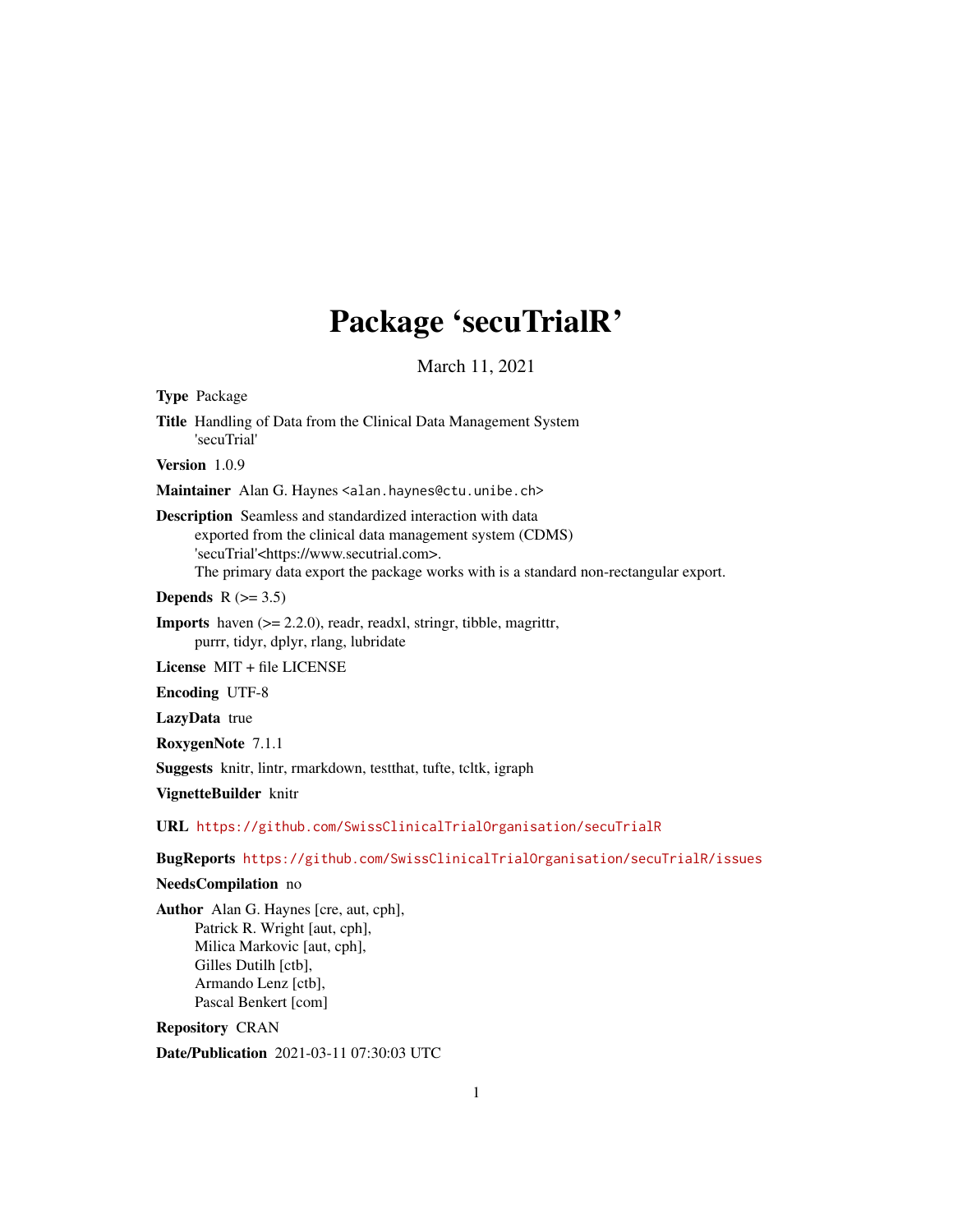# <span id="page-1-0"></span>R topics documented:

|       |    | 3  |
|-------|----|----|
|       |    |    |
|       |    | 6  |
|       |    |    |
|       |    | -9 |
|       |    |    |
|       |    |    |
|       |    |    |
|       |    |    |
|       |    |    |
|       |    |    |
|       |    |    |
|       |    |    |
|       |    |    |
|       |    |    |
|       |    |    |
|       |    |    |
|       |    |    |
|       |    |    |
|       |    |    |
|       |    |    |
|       |    |    |
| Index | 28 |    |
|       |    |    |

annual\_recruitment *Returns a data.frame showing the annual recruitment per center*

# Description

secuTrial exports inherently contain the information on which participant was registered at which point in time. This function makes use of this property to show annual recruitment.

# Usage

```
annual\_recruitment(x, rm\_regex = "")
```
# Arguments

|          | a secuTrialdata object                                                                                                                                                              |
|----------|-------------------------------------------------------------------------------------------------------------------------------------------------------------------------------------|
| rm_regex | character - specifies a regular expression to be removed from the centre names<br>in the legend. e.g. $rm\_regex = "W(.*)W)$ " will remove trailing brackets and their<br>contents. |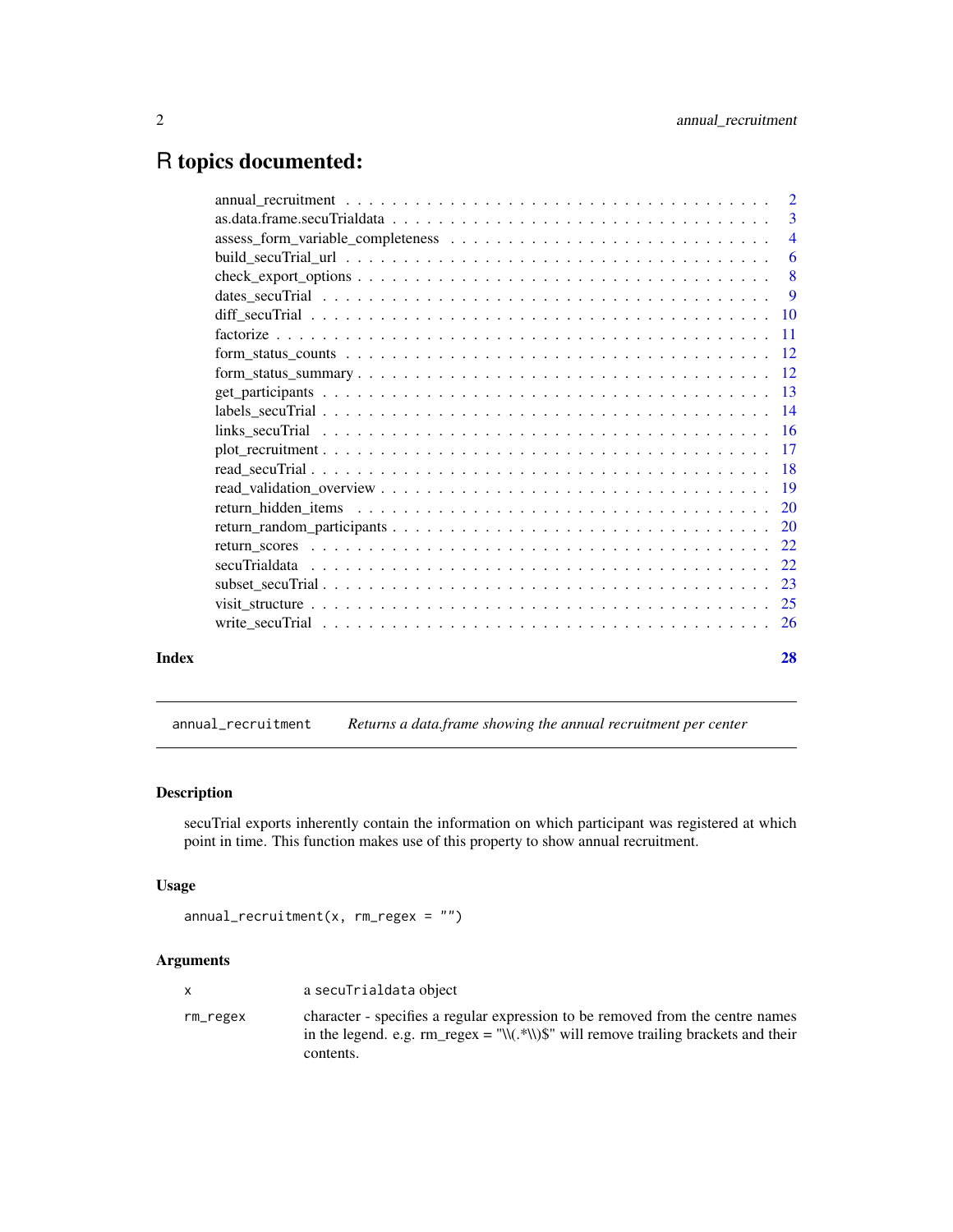# <span id="page-2-0"></span>Value

a data.frame showing the annual recruitment counts per center

# Note

This function wraps plot\_recruitment to retrieve the data.

# Examples

```
# export location
expot_loc <- system.file("extdata", "sT_exports", "lnames",
                         "s_export_CSV-xls_CTU05_long_ref_miss_en_utf8.zip",
                         package = "secuTrialR")
# read export
sT_export <- read_secuTrial(expot_loc)
# plot recruitment
annual_recruitment(sT_export)
# show without trailing bracket
annual_recruitment(sT_export, rm_regex = "\\(.*\\)$")
```
as.data.frame.secuTrialdata

*as.data.frame method for secuTrialdata objects Make the data from the exports more easily accessible by placing them in another environment (e.g. place them in the global environment (*.GlobalEnv*) and you can reference them without referring to the* secuTrialdata *object anymore. Ie. they become regular* data.frame*s).*

# Description

as.data.frame method for secuTrialdata objects Make the data from the exports more easily accessible by placing them in another environment (e.g. place them in the global environment (.GlobalEnv) and you can reference them without referring to the secuTrialdata object anymore. Ie. they become regular data.frames).

#### Usage

```
## S3 method for class 'secuTrialdata'
as.data.frame(
  x,
  ...,
 envir,
 data.frames = NULL,
  meta = FALSE,regex = NULL,
```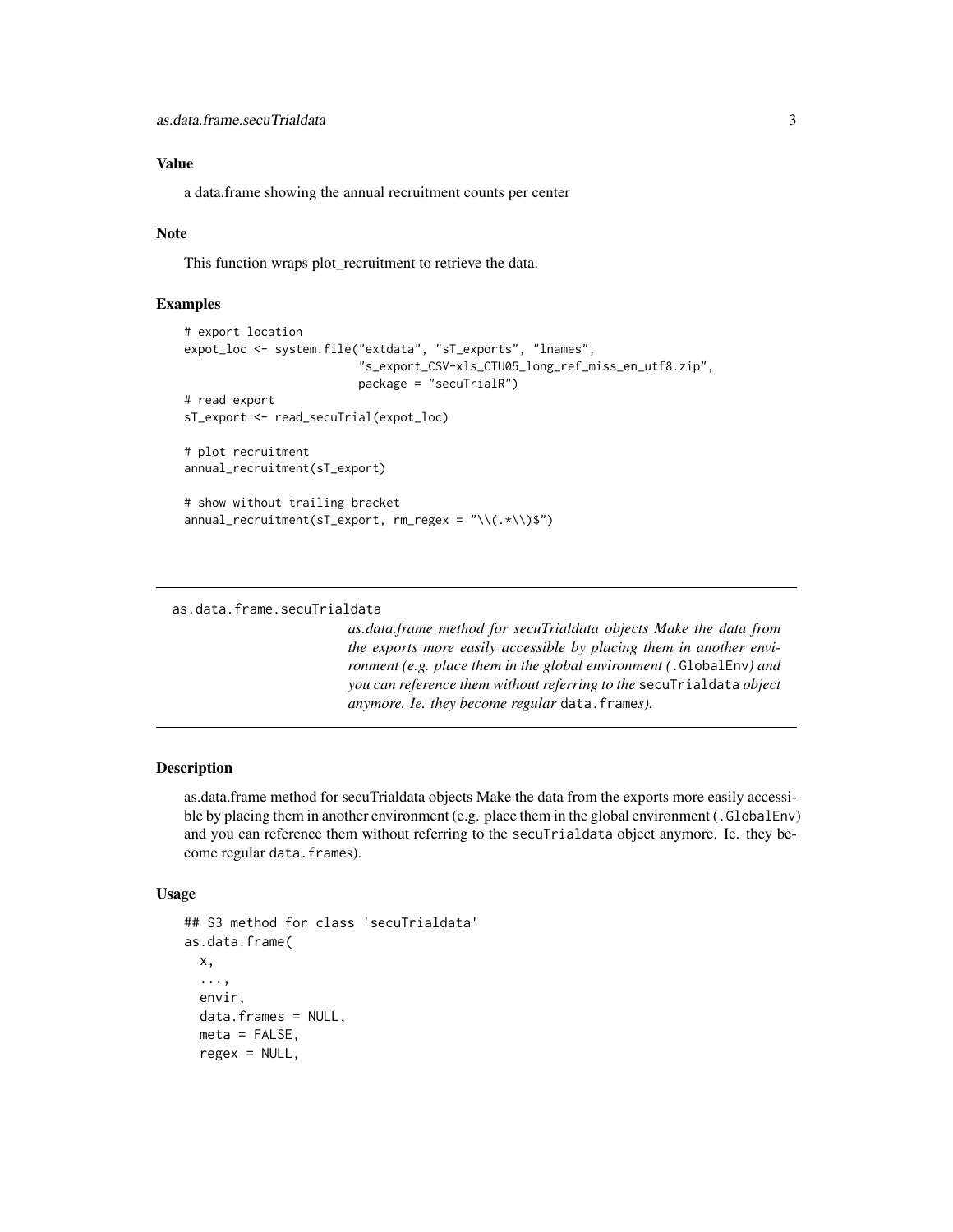rep =  $""$ )

# Arguments

| $\boldsymbol{\mathsf{x}}$ | secuTrialdata object                                            |
|---------------------------|-----------------------------------------------------------------|
|                           | further parameters                                              |
| envir                     | environment in which to put the data (e.g. .GlobalEnv)          |
| data.frames               | character vector of data. frame names to turn into data. frames |
| meta                      | logical should metadata be returned                             |
| regex                     | regex syntax to remove from names                               |
| rep                       | replacement for regex                                           |

# Details

envir must be specifically defined. For simplicity, .GlobalEnv would probably be the easiest (assigning it to another environment would still entail referring to that environment).

# Value

each data.frame in the secuTrialdata object is saved to it's own data.frame in the designated environment

#### Examples

```
# prepare path to example export
export_location <- system.file("extdata", "sT_exports", "lnames",
                               "s_export_CSV-xls_CTU05_long_ref_miss_en_utf8.zip",
                               package = "secuTrialR")
# load all export data
sT_export <- read_secuTrial_raw(data_dir = export_location)
# add files to a new environment called env1
env1 < -newenv()as.data.frame(sT_export, envir = env1)
# add files to a new environment called env2, removing the project name from
# the file names
env2 \le -newenv()as.data.frame(sT_export, regex = "ctu05", envir = env2)
```
assess\_form\_variable\_completeness *Asses completeness of data for each variable in a secuTrial export*

<span id="page-3-0"></span>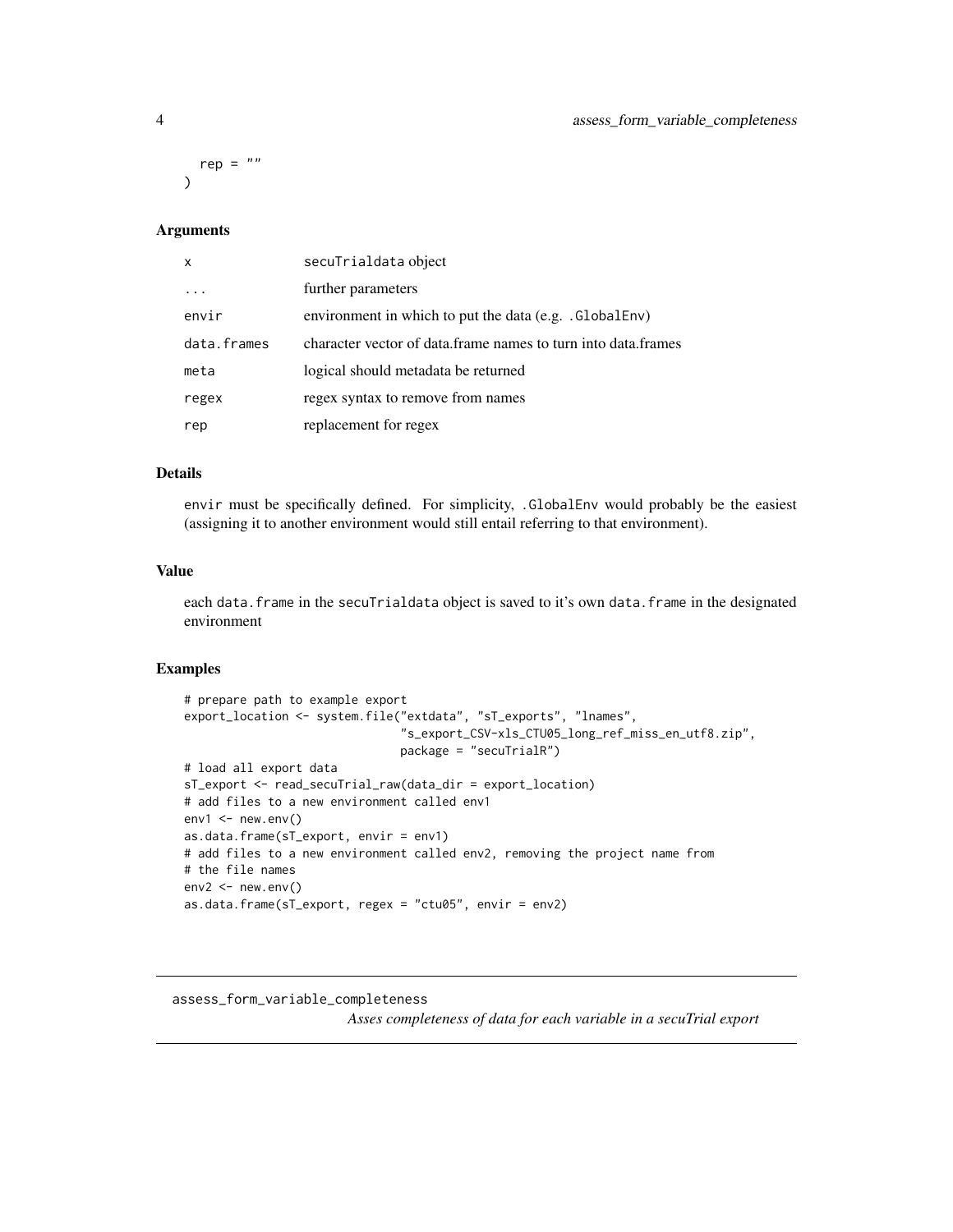# Description

NOTE: This is not exported currently since it is not generic enough. It can still be used but in depth knowledge of the function is required to evaluate if the result is correct. As a rule of thumb: rigid CDMA setups with low complexity will likely work as expected.

Variable completeness is defined as percentage of data entered for a variable when considering all occurrences of the variable throughout the visit plan and all participants registered in the secuTrial data base. The completeness can be assessed for 'allforms', which will also take unsaved forms into account, and for 'savedforms' which will only consider forms that have been actively saved. In order to asses variable completeness the function requires a loaded secuTrial validation overview and a loaded secuTrial standard export. Both the validation overview and the data export should be from the same time (not more than minutes apart if possible) to ensure data integrity. Variable completeness is considered based on rules in the secuTrial setup. Thus, if a variable is not marked as necessary for completeness, this variable will always be considered as 100 percent complete if only 'savedforms' are assessed. Please note that variable completeness for repetition forms should only be assessed for saved forms.

# Usage

```
assess_form_variable_completeness(
  form,
  casenodes_table,
  validation_overview,
  completeness = "allforms",
  occ_in_vp = 1,
  omit_mnp = TRUE)
```
# Arguments

| form                | data.frame Form for which to assess variable completeness (i.e. a list element<br>returned by read_secuTrial_raw).      |  |
|---------------------|-------------------------------------------------------------------------------------------------------------------------|--|
| casenodes_table     |                                                                                                                         |  |
|                     | data.frame The central casenodes record file (i.e. 'casenodes' from the list re-<br>turned by read secuTrial raw).      |  |
| validation_overview |                                                                                                                         |  |
|                     | tibble returned by read_validation_overview.                                                                            |  |
| completeness        | string Specifies if completeness is assessed for all forms ('allforms') or only for<br>saved forms ('savedforms').      |  |
| occ_in_vp           | integer Specifies how often the form occurs in the visit plan (only relevant if<br>completeness $=$ 'allforms' is set). |  |
| omit_mnp            | boolean Removes variable names from the result table that start with mnp.                                               |  |
|                     |                                                                                                                         |  |

# Value

data.frame showing percent completeness per variable.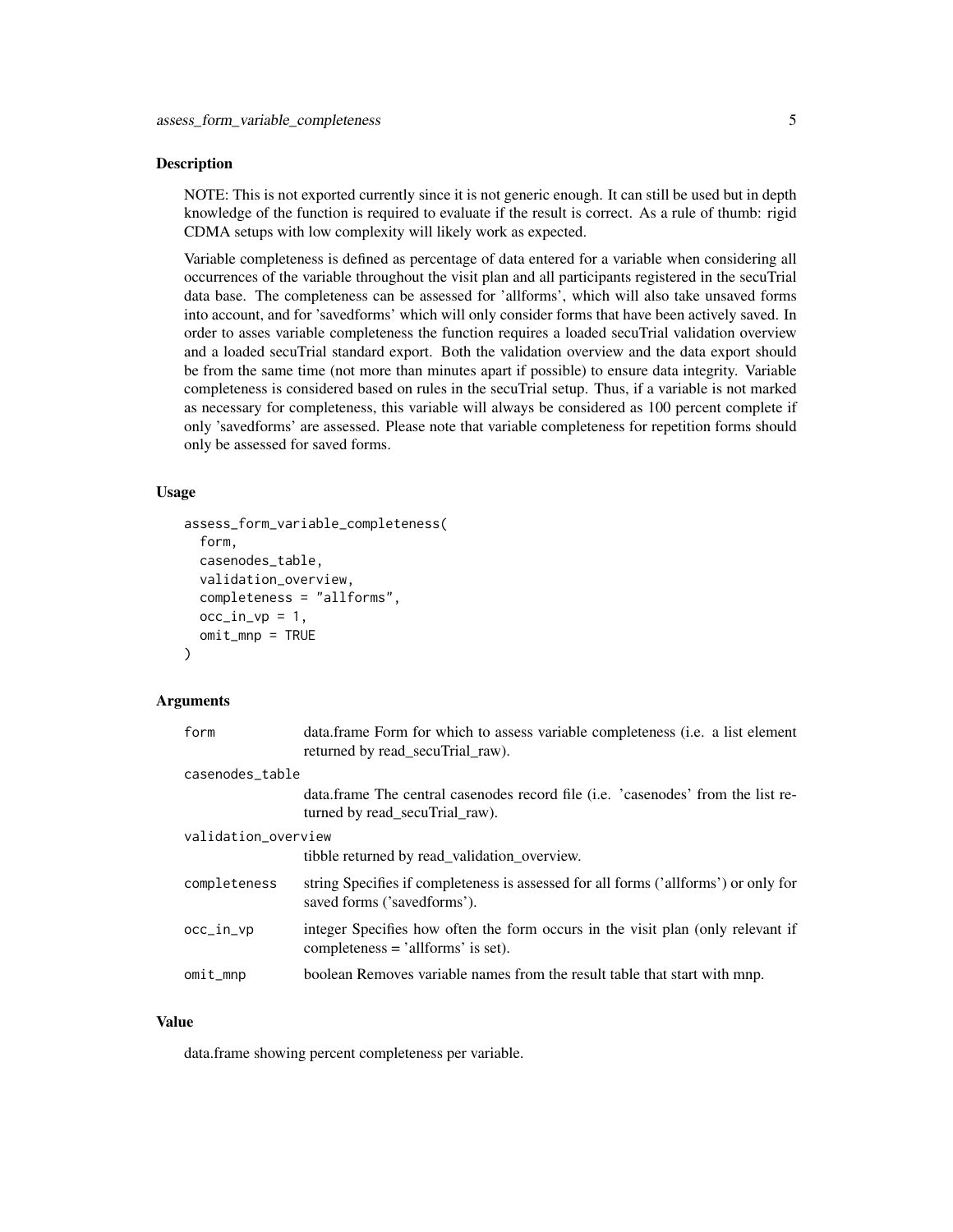# <span id="page-5-0"></span>See Also

read\_validation\_overview, read\_secuTrial\_raw

#### Examples

```
# prepare path to example export
export_location <- system.file("extdata", "sT_exports", "BMD",
                               "s_export_CSV-xls_BMD_short_en_utf8.zip",
                               package = "secuTrialR")
# read all export data
sT_export <- read_secuTrial_raw(data_dir = export_location)
# read validation overview
val_ovv_location <- system.file("extdata", "sT_exports", "BMD",
                                "bmd_validation_overview.xlsx",
                                package = "secuTrialR")
val_ovv <- read_validation_overview(data_dir = val_ovv_location)
secuTrialR:::assess_form_variable_completeness(form = sT_export$bmd,
                                               casenodes_table = sT_export$cn,
                                               validation_overview = val_ovv,
                                               completeness = "allforms",
                                               occ_in_vp = 5)
```
build\_secuTrial\_url *Compose a secuTrial URL*

# Description

Given a secuTrial server URL, and optionally instance, customer, project id and document id, this function composes a URL to a specific secuTrial instance, customer or form.

# Usage

```
build_secuTrial_url(
  server,
  instance = NA,
  customer = NA,
 projid = NA,
  docid = NA
)
```
#### Arguments

| server   | string containing a server URL                        |
|----------|-------------------------------------------------------|
| instance | (optional) string containing secuTrial instance name  |
| customer | (optional) string containing secuTrial customer label |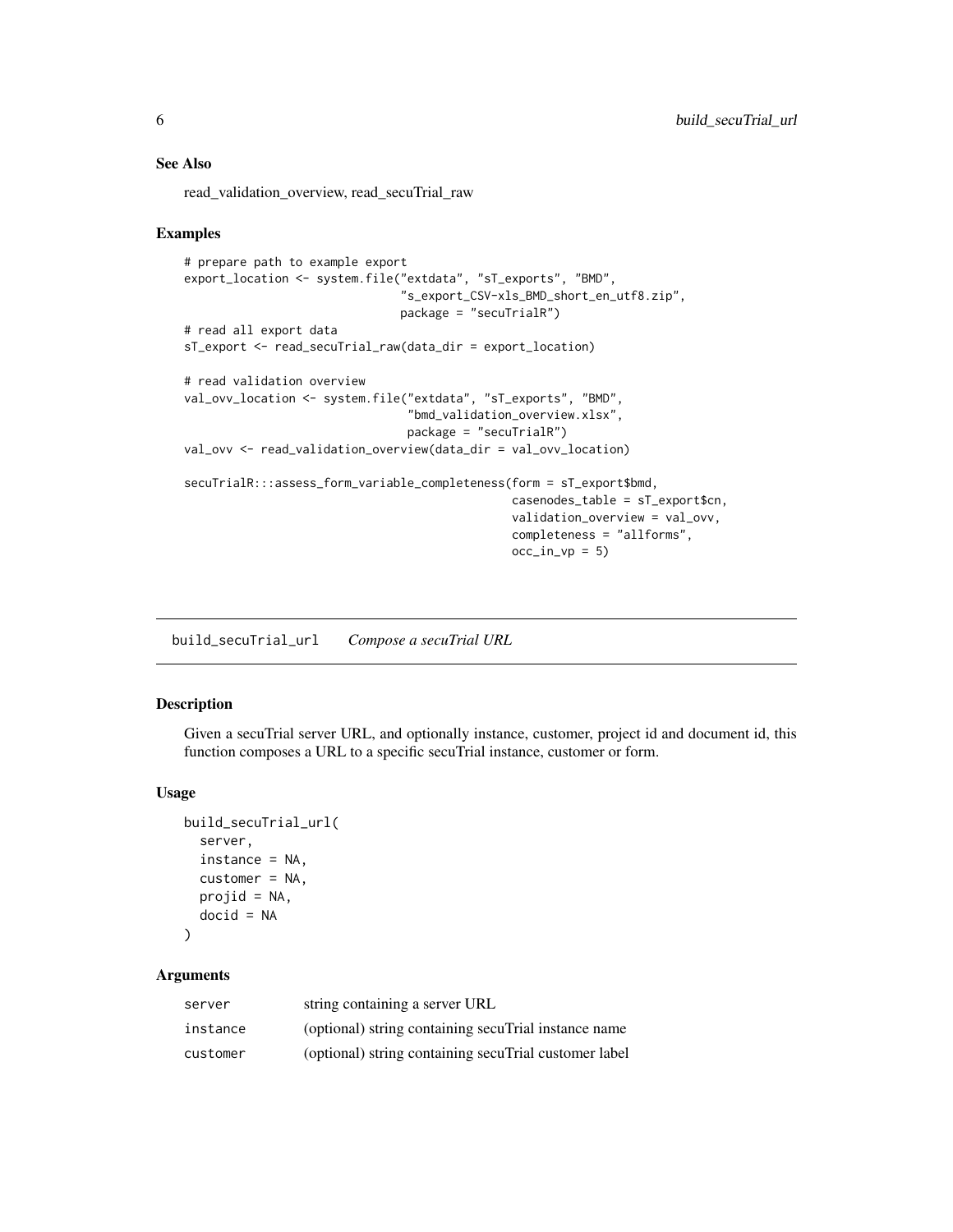| projid | (optional) string containing secuTrial project identifier |
|--------|-----------------------------------------------------------|
| docid  | (optional) secuTrial document/form identifer              |

# Details

To find the server and instance of a secuTrial database, simply extract the information from the URL that you usually use to log in. For example in:

*https://server.secutrial.com/apps/WebObjects/ST21-setup-DataCapture.woa/wa/choose?customer=TES*

- server id is: server.secutrial.com
- instance id is: ST21-setup-DataCapture
- you can find the customer id at the end of the link i.e TES Alternatively it can be found in the CustomerAdminTool -> click "Kunden" -> Value in DB column of table on login page.
- you can find the project id in the AdminTool -> Projects -> left side ID column in the table.
- you can find docids in secuTrial exports as values in the "mnpdocid" column. Alternatively they are noted in the form footers of the DataCapture.

Also note that only the server address has to be provided, the other arguments are optional. Thus, there are different scenarios:

- if only server address is provided, the output will point to the secuTrial server
- if secuTrial server and instance are provided, the output will point to the secuTrial instance.
- if secutrial server, instance and customer id are provided, the output will point to the customer page.
- if secuTrial server, instance, customer, project and document id are provided, the output will point to a specific secuTrial form.

## Value

string containing a URL to desired secuTrial page. Currently we provide no guarantee that the returned URL is valid.

# Examples

# This example, builds pseudo-urls that do not point to an active secuTrial instance.

```
server <- "server.secutrial.com"
instance <- "ST21-setup-DataCapture"
customer <- "TES"
project <- "7036"
docid <- "181"
build_secuTrial_url(server)
build_secuTrial_url(server, instance)
build_secuTrial_url(server, instance, customer)
build_secuTrial_url(server, instance, customer, project)
```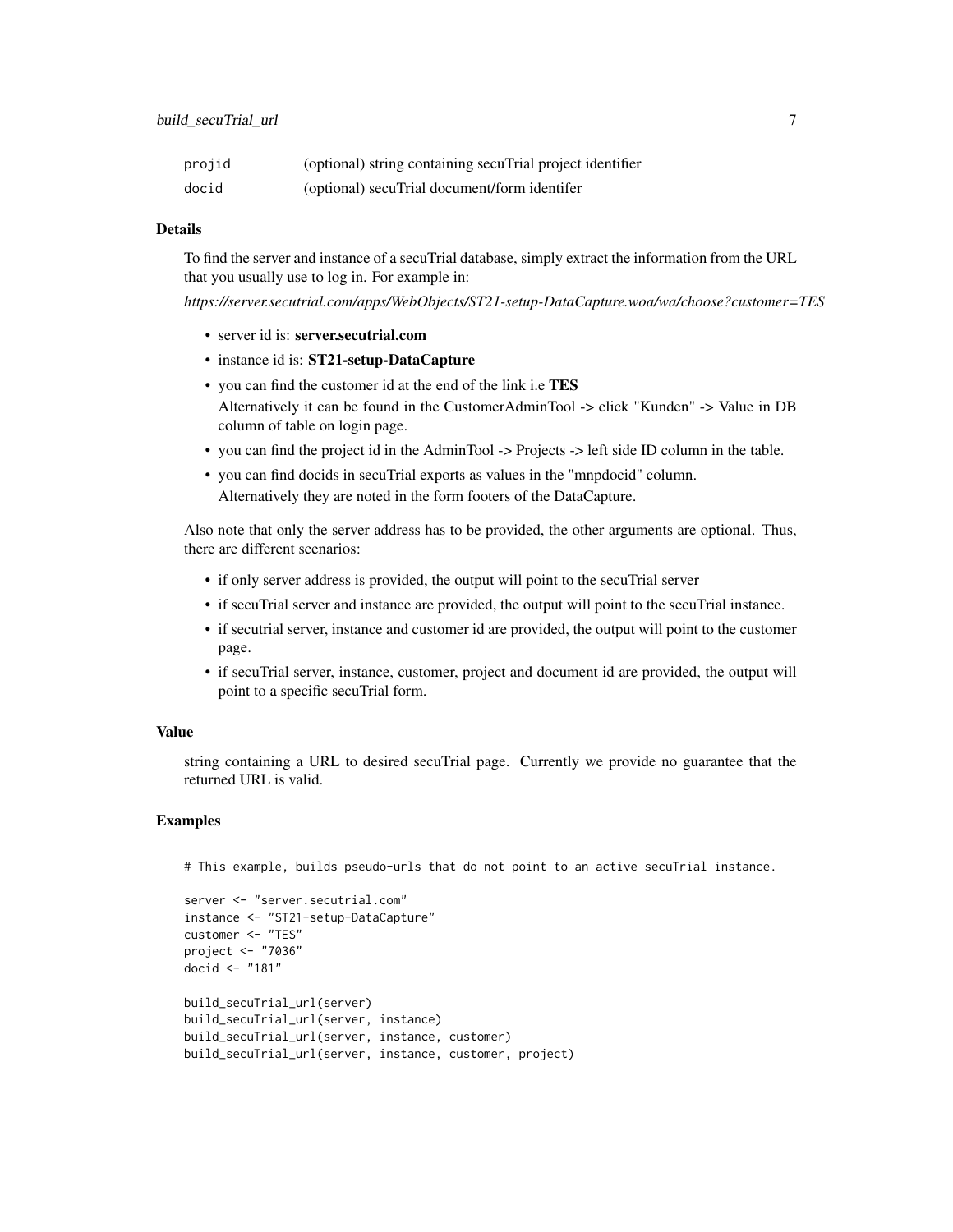```
build_secuTrial_url(server, instance, customer, project, docid)
# examples of docids (mnpdocid)
path <- system.file("extdata", "sT_exports", "lnames",
                    "s_export_CSV-xls_CTU05_long_ref_miss_en_utf8.zip",
                    package = "secuTrialR")
sT_export <- read_secuTrial(path)
# return docids
docids <- sT_export$ctu05baseline$mnpdocid
# make several links with all docids
build_secuTrial_url(server, instance, customer, project, docids)
```
check\_export\_options *Returns deviations from suggested export options*

## Description

Given a secuTrialdata object, this function returns information on deviations from suggested export options.

#### Usage

```
check_export_options(dat)
```
#### Arguments

dat secuTrialdata object

#### Details

While the package strives to allow loading of as many types of secuTrial data exports as possible, there are certain export options which are less likely to cause issues. If possible it is suggested to export data which adheres to a suggested option set. This function points out deviations from the suggested set of options which are:

```
is\_zip == TRUErefvals_separate == TRUE
add_id == TRUEduplicate_meta == FALSE
encoding == "UTF-8"
form status == TRUEcentre_info == TRUE
proj setup == TRUEdict_items$lang == "en"
hidden fields == FALSE
structure == TRUE
```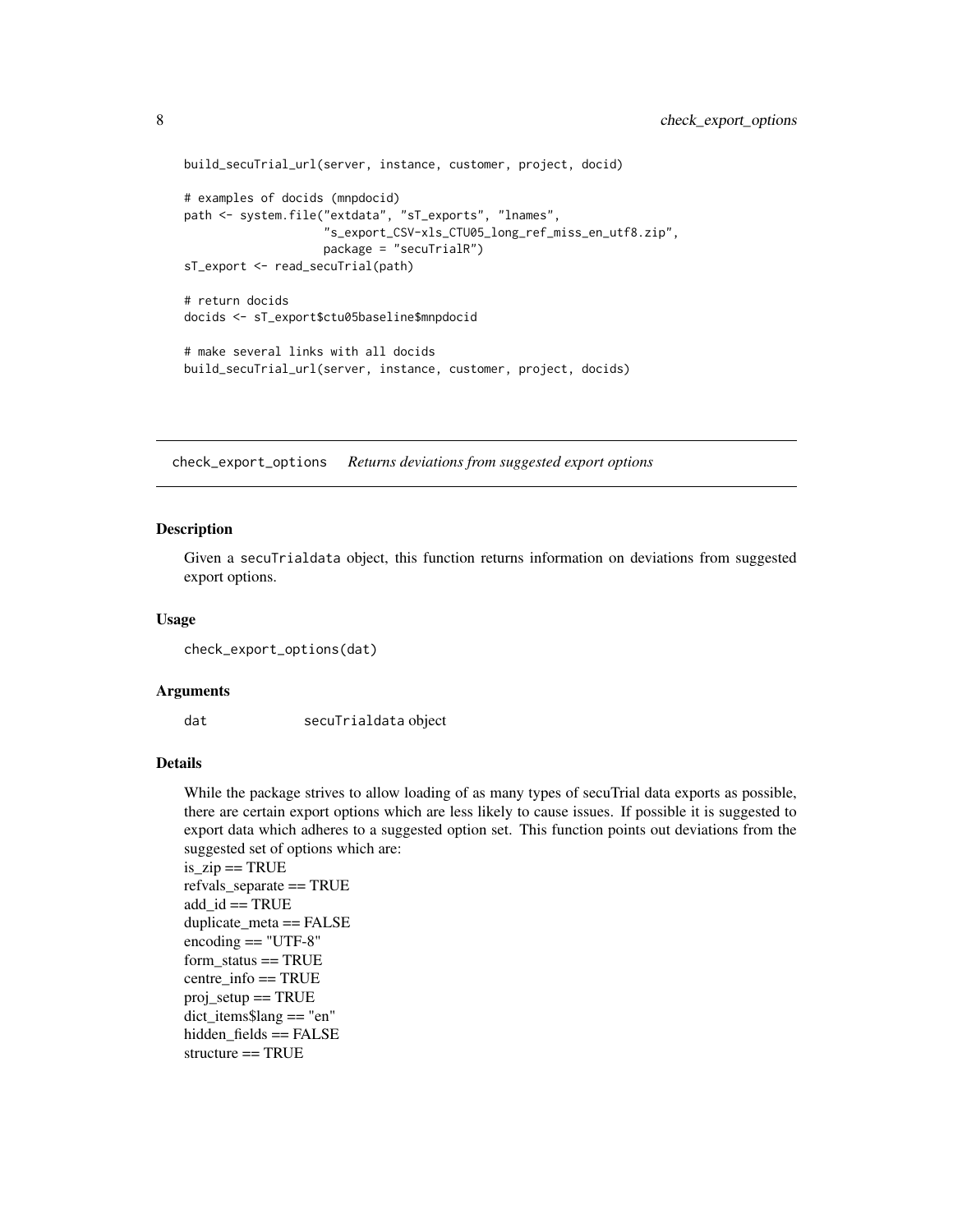# <span id="page-8-0"></span>dates\_secuTrial 9

## Examples

```
path <- system.file("extdata", "sT_exports", "exp_opt",
                    "s_export_CSV-xls_CTU05_only_column_names.zip",
                    package = "secuTrialR")
sT_export <- read_secuTrial_raw(path)
```

```
secuTrialR:::check_export_options(sT_export)
```
dates\_secuTrial *Methods to handle date(times)s in secuTrial exports*

# Description

Converts dates and datetime variables to Date or POSIXct class, as appropriate.

#### Usage

```
dates_secuTrial(object, ...)
```

```
## S3 method for class 'secuTrialdata'
dates_secuTrial(object, ...)
```
## Arguments

| object                  | secuTrialdata object |
|-------------------------|----------------------|
| $\cdot$ $\cdot$ $\cdot$ | further parameters   |

# Details

New variables are created appended with .date or .datetime. This is a safety mechanism in case NAs are inadvertently introduced.

#### Value

same as the original object with date variables converted to Dates.

# Examples

```
# prepare path to example export
export_location <- system.file("extdata", "sT_exports", "lnames",
                               "s_export_CSV-xls_CTU05_long_ref_miss_en_utf8.zip",
                               package = "secuTrialR")
# load all export data
sT_export <- read_secuTrial_raw(data_dir = export_location)
# prepare dates
sT_export_dates <- dates_secuTrial(sT_export)
```
# show parsed datetime example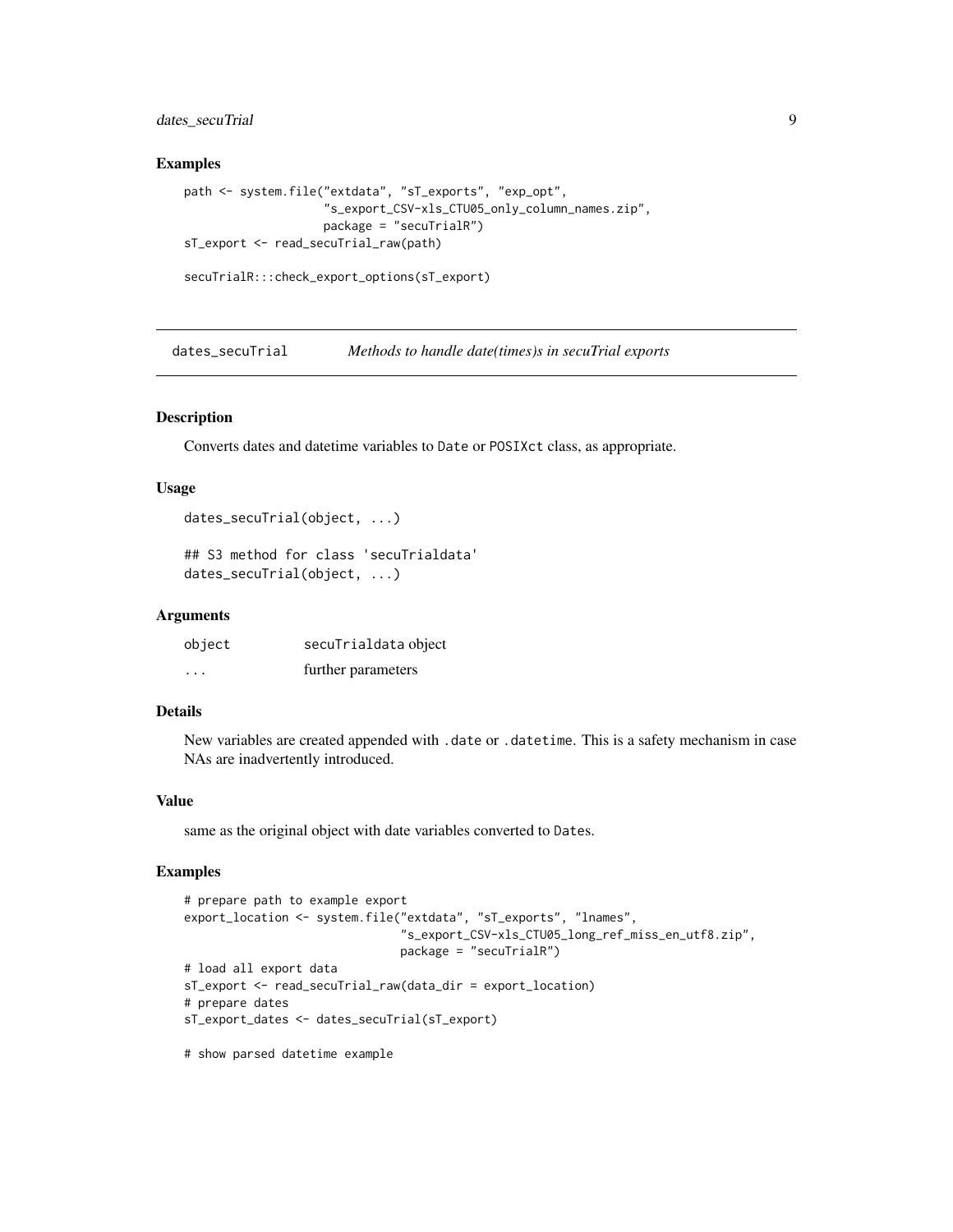```
sT_export_dates$ctu05baseline$hiv_date.datetime[1]
# [1] "2019-03-05 23:56:00 CET"
# show parsed date example
sT_export_dates$ctu05baseline$paracetamol_start.date[1]
# [1] "2019-03-05"
```
diff\_secuTrial *Returns differences in the setup of two* secuTrialdata *objects*

# Description

During ongoing studies it is possible that changes to the DataCapture interface are made. Sometimes these changes may call for adjustments in analysis code. It is considered good practice to run diff\_secuTrial() on the last export and the current export of a project to at least make yourself aware of potential changes to the setup. If there are differences, the results of this function should be interpreted as a first indicator since they may not cover all alterations. Information is returned on new forms and variables. A detailed list of changes can be produced in the FormBuilder with "Compare project setup".

# Usage

diff\_secuTrial(x, y)

#### Arguments

| a secuTrialdata object (the older export) |
|-------------------------------------------|
| a secuTrialdata object (the newer export) |

# Value

If there are differences, diff\_secuTrial() will produce a list of vectors. The fist vector informs about new forms and the second vector informs about new variables.

```
# read exports
```

```
# v1 is essentially a clone of the CTU05 setup
ctu06_v1 <- read_secuTrial(system.file("extdata", "sT_exports", "change_tracking",
                                       "s_export_CSV-xls_CTU06_version1.zip",
                                       package = "secuTrialR"))
# v2 contains 2 additional forms (mnpctu06anewform, mnpctu06anothernewform) and
# 2 additional variables (new_item_in_fu, new_item_in_new_form)
ctu06_v2 <- read_secuTrial(system.file("extdata", "sT_exports", "change_tracking",
                                       "s_export_CSV-xls_CTU06_version2.zip",
                                       package = "secuTrialR"))
# return diff
diff_secuTrial(ctu06_v1, ctu06_v2)
```
<span id="page-9-0"></span>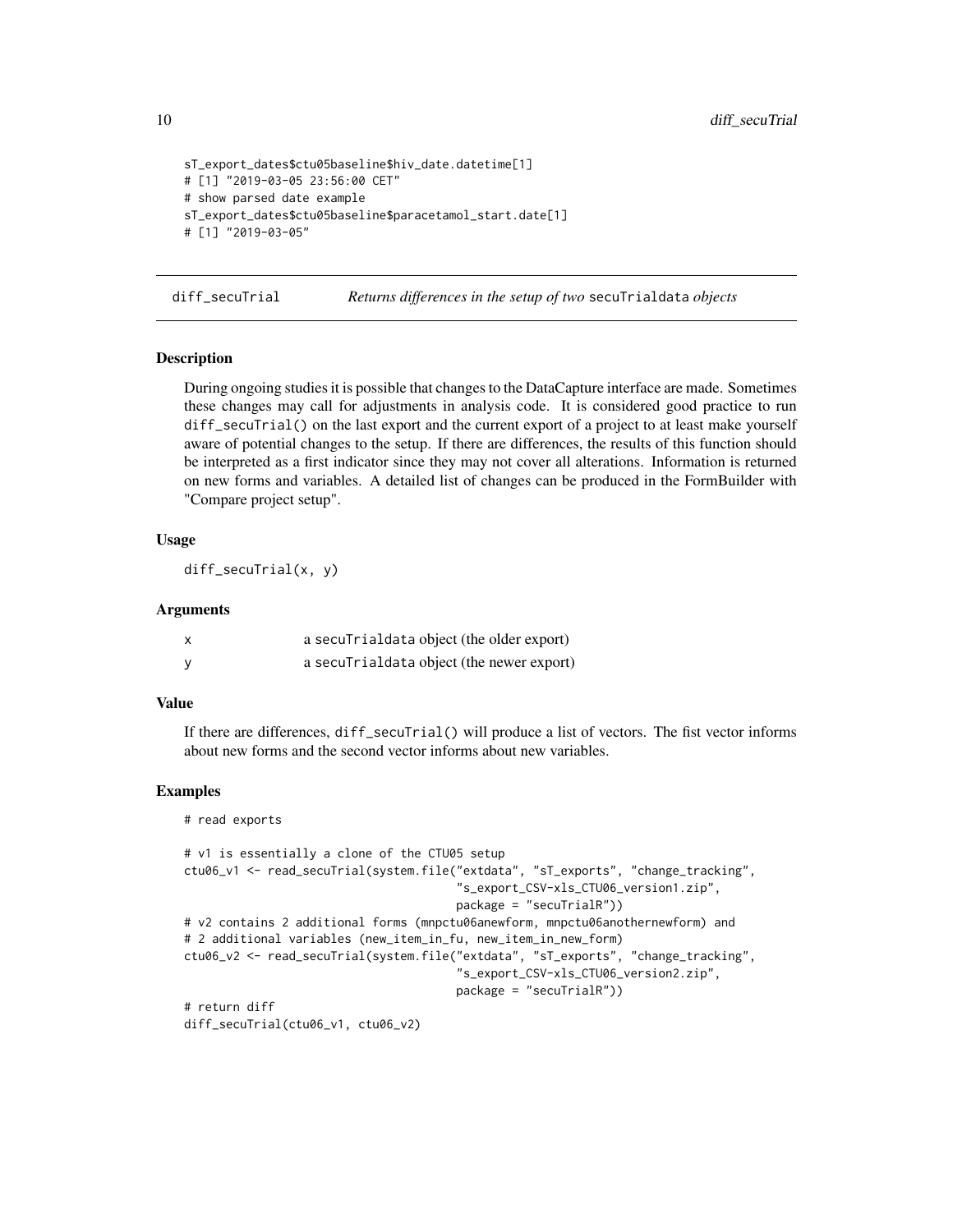<span id="page-10-0"></span>

## Description

secuTrial can return a codebook of codes and labels for categorical variables, including lookup type variables, if this option is selected in the export tool ('reference values as separate table'). This allows factors to be easily created. Factorize methods exist for secuTrialdata objects, data.frames, integers and logicals, but the intent is that only the former be used by users. The other methods could be used with customized codebooks.

# Usage

```
factorize_secuTrial(object, ...)
```
## S3 method for class 'secuTrialdata' factorize\_secuTrial(object, ...)

## Arguments

| object               | secularization object with additional factor variables in study forms contain-<br>ing categorical data |
|----------------------|--------------------------------------------------------------------------------------------------------|
| $\ddot{\phantom{0}}$ | further parameters                                                                                     |

# Details

factorize\_secuTrial will return an error if the appropriate codebook is not available.

# Value

factorized secuTrialdata object

```
# load secuTrial export with separate reference table
sT_export <- read_secuTrial_raw(system.file("extdata", "sT_exports", "lnames",
                                     "s_export_CSV-xls_CTU05_long_ref_miss_en_utf8.zip",
                                            package = "secuTrialR"))
# factorize the secuTrialdata object
sT_export_factorized <- factorize_secuTrial(sT_export)
```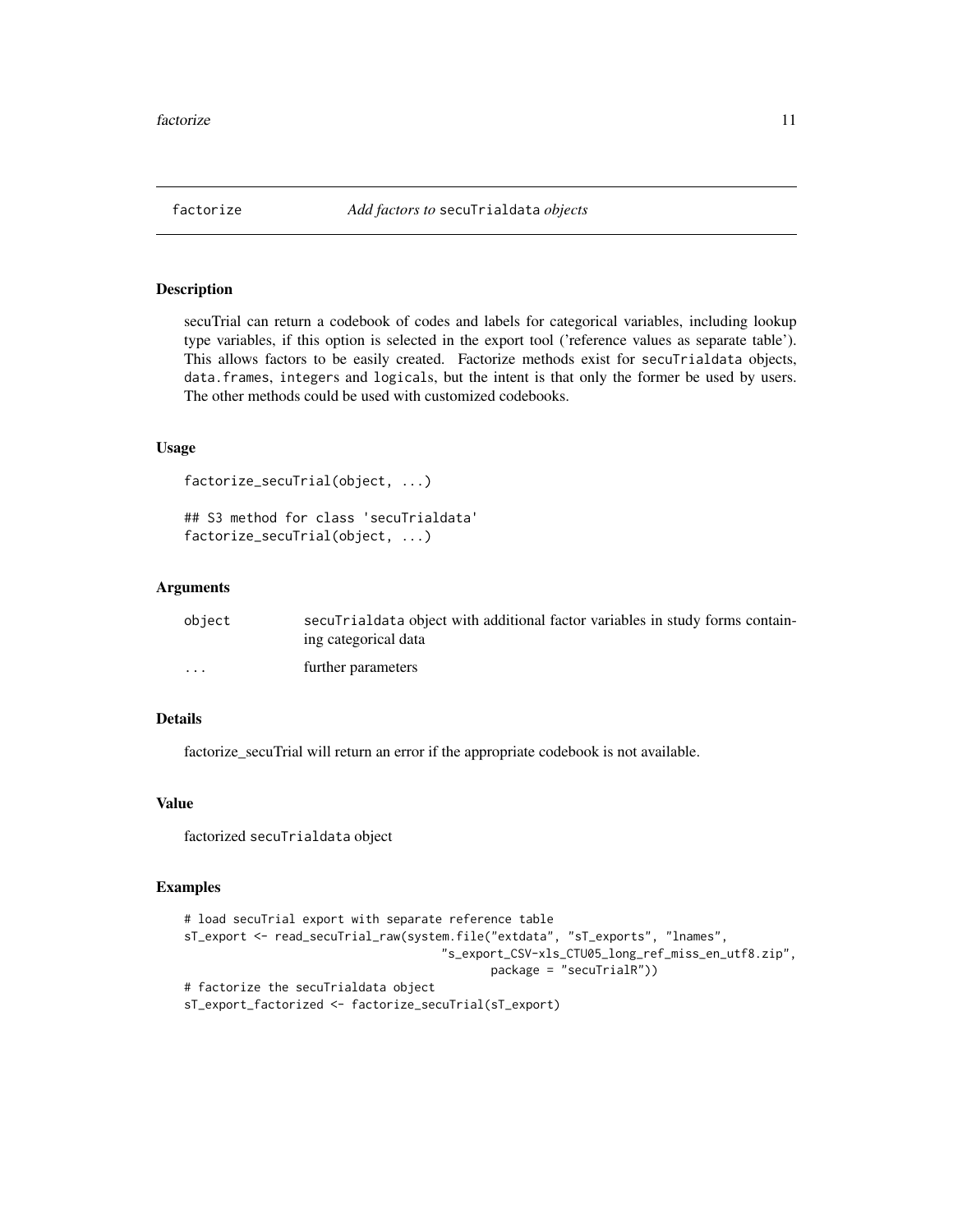<span id="page-11-0"></span>form\_status\_counts *A function to assess the status of forms*

#### Description

This function returns a data.frame informing on the status of saved forms per participant. There is a line for every combination of form type and participant id. The numbers are occurrence counts.

#### Usage

```
form_status_counts(object, ...)
```
# Arguments

| object   | secuTrialdata object |
|----------|----------------------|
| $\cdots$ | further parameters   |

# Value

data.frame informing on the status of saved forms per participant

# Examples

```
# prepare path to example export
export_location <- system.file("extdata", "sT_exports", "snames",
                               "s_export_CSV-xls_CTU05_short_ref_miss_en_utf8.zip",
                               package = "secuTrialR")
# load all export data
sT_export <- read_secuTrial(data_dir = export_location)
# get form status
form_status_counts(sT_export)
```
form\_status\_summary *A function to show summary statistics for form statuses*

# Description

This function warps form\_status\_counts and returns a data.frame summarizing the statuses for each form. Only saved forms are considered for the statistic.

# Usage

```
form_status_summary(object, ...)
```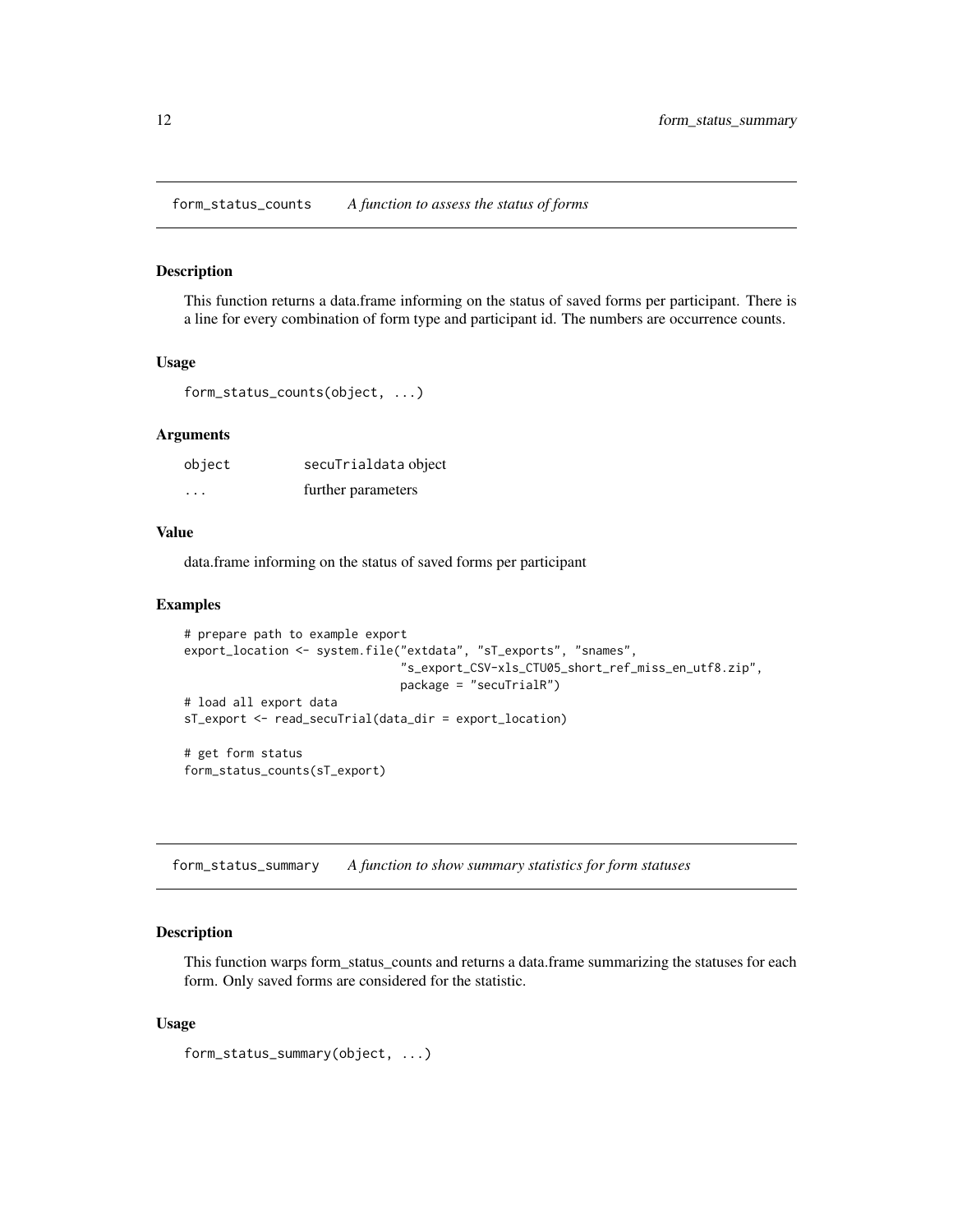# <span id="page-12-0"></span>get\_participants 13

# Arguments

| object | secuTrialdata object |
|--------|----------------------|
| .      | further parameters   |

## Value

data.frame summarizing the statuses for each form

# Examples

```
# prepare path to example export
export_location <- system.file("extdata","sT_exports", "snames",
                               "s_export_CSV-xls_CTU05_short_ref_miss_en_utf8.zip",
                               package = "secuTrialR")
# load all export data
sT_export <- read_secuTrial(data_dir = export_location)
# get form status
```

```
form_status_summary(sT_export)
```
get\_participants *Retrieves participants present in* secuTrialdata

# Description

Given a secuTrialdata object, this function simply returns a list of participants. Information included are participant IDs and corresponding study centre information, if available.

# Usage

```
get_participants(dat)
```
# Arguments

dat secuTrialdata object containing participant IDs and centre information

# Value

data.frame containing participants present in dat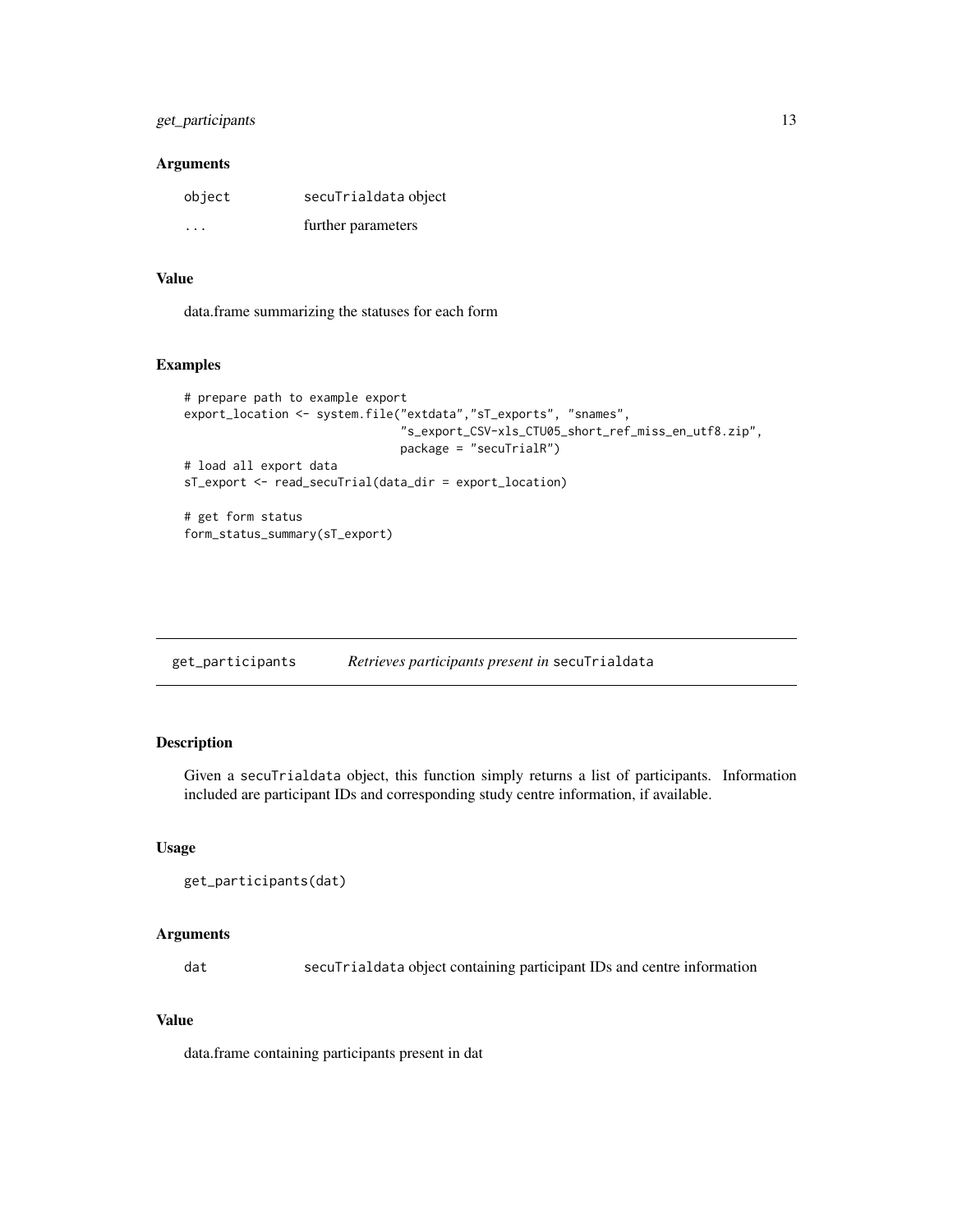# <span id="page-13-0"></span>Examples

```
path <- system.file("extdata", "sT_exports", "exp_opt",
                    "s_export_CSV-xls_CTU05_all_info.zip",
                    package = "secuTrialR")
sT_export <- read_secuTrial(path)
# show participants
participants <- get_participants(sT_export)
```
labels\_secuTrial *Get variable labels for secuTrialdata objects*

# Description

Variable labels are important for understanding the contents of a variable. secuTrialR offers two main methods to get those labels. labels\_secuTrial returns a named list of labels. label\_secuTrial adds labels and units to variables (and data.frames) which can then be queried via label or units.

#### Usage

```
labels_secuTrial(object, form = NULL)
   label_secuTrial(object, ...)
   label(x)
   units(x)
   label(x) \leftarrow valueunits(x) < - valueArguments
```

| object   | a secuTrialdata object |
|----------|------------------------|
| form     | which form (string)    |
| $\cdots$ | further parameters     |
| x        | any object             |
| value    | any object             |

# Details

For labels\_secuTrial, regular expressions are used with form (specifically, it is inserted between ( and )\$ to identify the form). Consequently, if form matches multiple forms (because the beginning is different), multiple forms may be returned. You could be more specific with the regular expression, remembering that it is inserted between ( and )\$.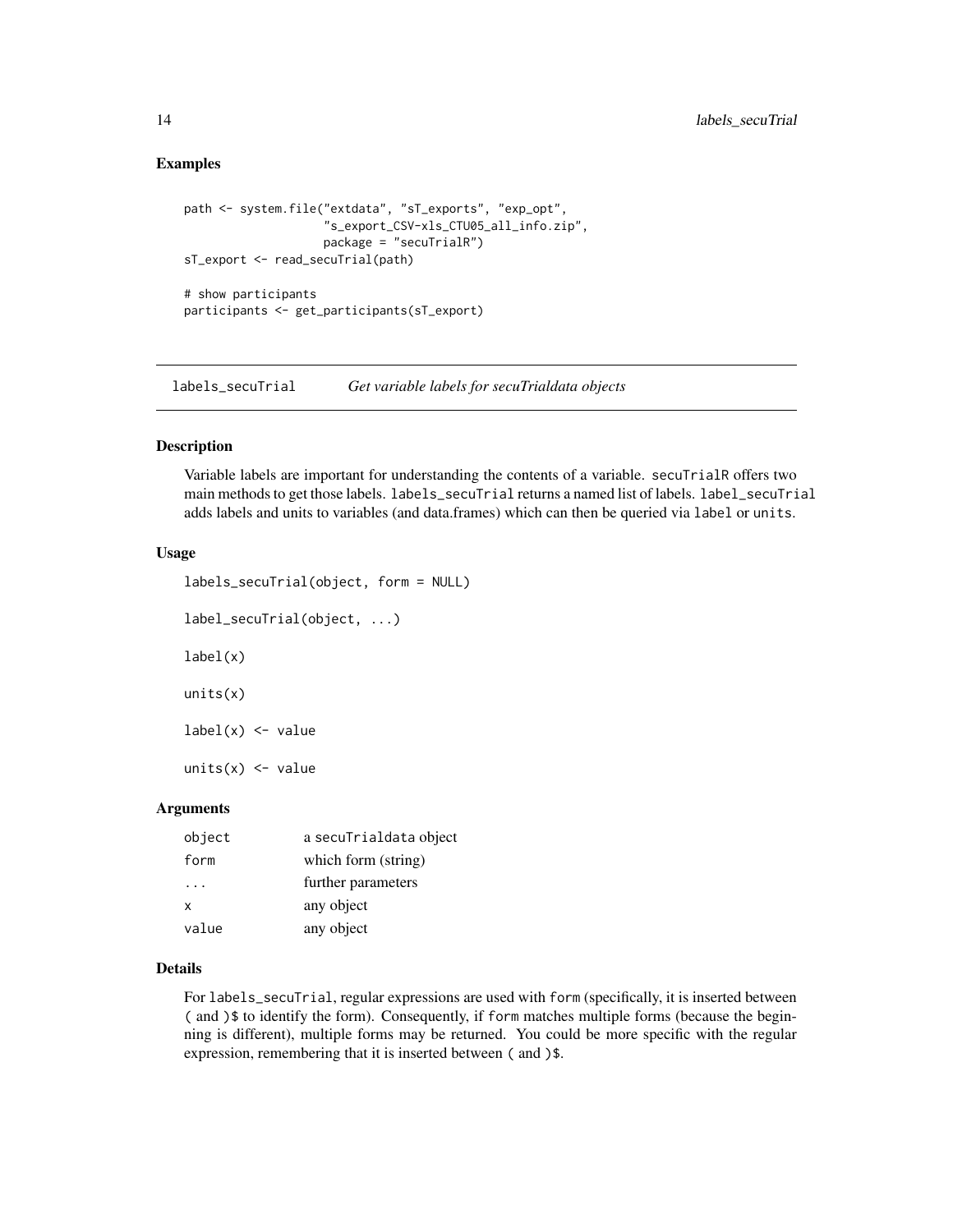# Value

labels\_secuTrial returns a named vector label\_secuTrial returns the same object as object, but with labels added to variables and data.frames label and units return strings with the appropriate labels

secuTrialdata object with labels applied to each variable

# **Note**

The label\_secuTrial/label syntax is similar to that used in Hmisc, with the advantage that it does not change data types (Hmisc coerces everything to labelled integer). Similar to Hmisc, however, most operations will remove the labels.

```
# APPROACH 1: labels_secuTrial
# ex. 1
# prepare path to example export
export_location <- system.file("extdata", "sT_exports", "BMD",
                               "s_export_CSV-xls_BMD_short_en_utf8.zip",
                               package = "secuTrialR")
# load all export data
sT_export <- read_secuTrial_raw(data_dir = export_location)
# get all labels
labels <- labels_secuTrial(sT_export)
labels[["age"]]
# ex. 2
# load export
sT_export <- read_secuTrial_raw(system.file("extdata", "sT_exports", "lnames",
                                         "s_export_CSV-xls_CTU05_long_miss_en_utf8.zip",
                                            package = "secuTrialR"))
# get labels for sae, treatment and surgeries forms
labels <- labels_secuTrial(sT_export, form = c("sae", "treatment", "surgeries"))
# APPROACH 2: label_secuTrial
# load secuTrial export with separate reference table
sT_export <- read_secuTrial_raw(system.file("extdata", "sT_exports", "lnames",
                                     "s_export_CSV-xls_CTU05_long_ref_miss_en_utf8.zip",
                                            package = "secuTrialR"))
# label the secuTrialdata object
sT_export_labelled <- label_secuTrial(sT_export)
# form label
label(sT_export_labelled$ctu05baseline)
# variable label
label(sT_export_labelled$ctu05baseline$visit_date)
# sampling units
units(sT_export_labelled$ctu05baseline$height)
```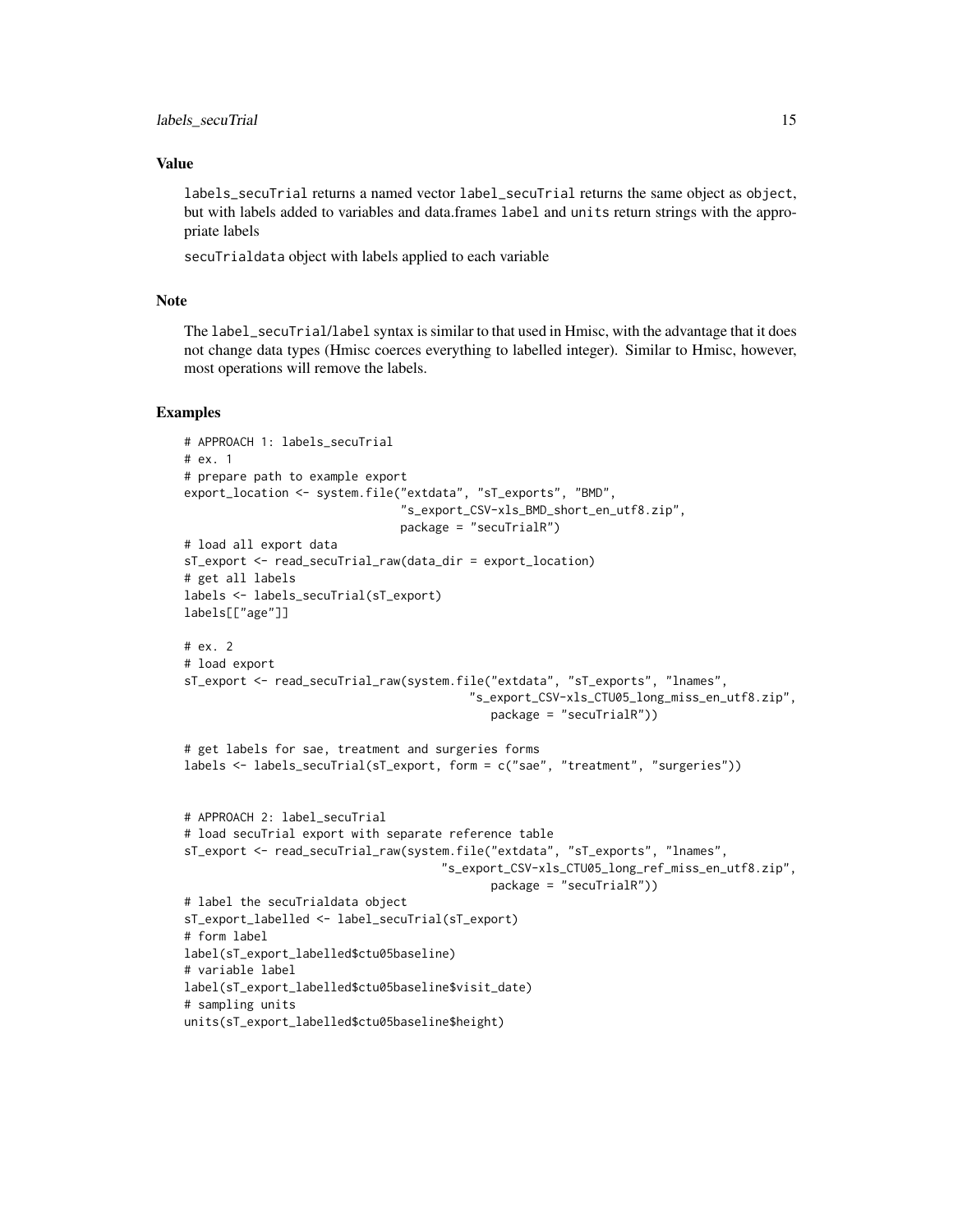<span id="page-15-0"></span>

# Description

secuTrial creates a large number of files and identifiers with which to link files together. Understanding the links can be difficult. This function produces a map linking the forms with common variables.

#### Usage

```
links_secuTrial(
  object,
  forms = NULL,
  formcol = "#d8b365",
  varcol = "#e5f5f9",plot = TRUE
)
```
# Arguments

| object  | secuTrialdata object                                    |
|---------|---------------------------------------------------------|
| forms   | a regular expression for which forms should be included |
| formcol | color for form name circles                             |
| varcol  | color for variable name circles                         |
| plot    | boolean specifies if the plot should be shown           |

# Details

We recommend to resize the tcltk window and and click view/"fit to screen" to improve readability. Forms are colored dull orange, variables are colored light blue.

# Value

a tcltk plot window.

## Note

Note that where a form name is also a variable name, it is appended by \_form (igraph requires uniquely named nodes).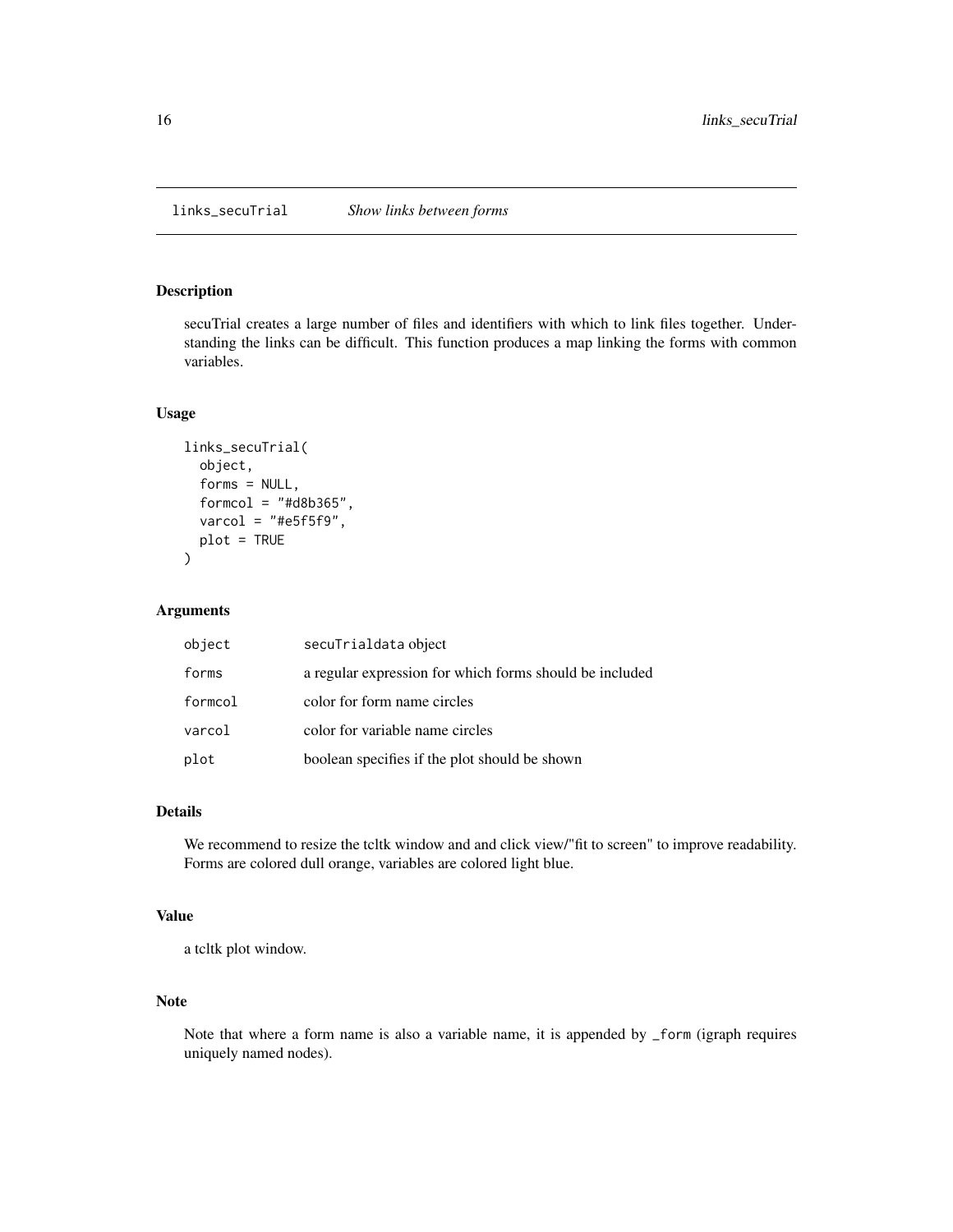# <span id="page-16-0"></span>plot\_recruitment 17

# Examples

```
# ex. 1
# prepare path to example export
export_location <- system.file("extdata", "sT_exports", "BMD",
                               "s_export_CSV-xls_BMD_short_en_utf8.zip",
                               package = "secuTrialR")
# load all export data
sT_export <- read_secuTrial_raw(data_dir = export_location)
# plot links
links_secuTrial(sT_export)
# ex. 2
# prepare path to example export
export_location <- system.file("extdata", "sT_exports", "lnames",
                               "s_export_CSV-xls_CTU05_long_ref_miss_en_utf8.zip",
                               package = "secuTrialR")
# load all export data
sT_export <- read_secuTrial_raw(data_dir = export_location)
# plot links for form names starting with "ctu05"
links_secuTrial(sT_export, forms = "^ctu05")
```
plot\_recruitment *Plots the recruitment over time for* secuTrialdata *objects*

#### Description

secuTrial exports inherently contain the information on which participant was registered at which point in time. This function makes use of this property to plot recruitment over time. Centers indicated with a black line in the legend did not recruit at all.

# Usage

```
plot_recruitment(
  x,
  return_data = FALSE,
  show_centres = TRUE,
  cex = 1,
  rm_{regex} = "")
```
#### **Arguments**

| x            | a secuTrialdata object                                                 |
|--------------|------------------------------------------------------------------------|
| return_data  | logical - return the data used to produce the plot instead of the plot |
| show_centres | logical - subset the data into centres                                 |
| cex          | double - specifies font size in legend                                 |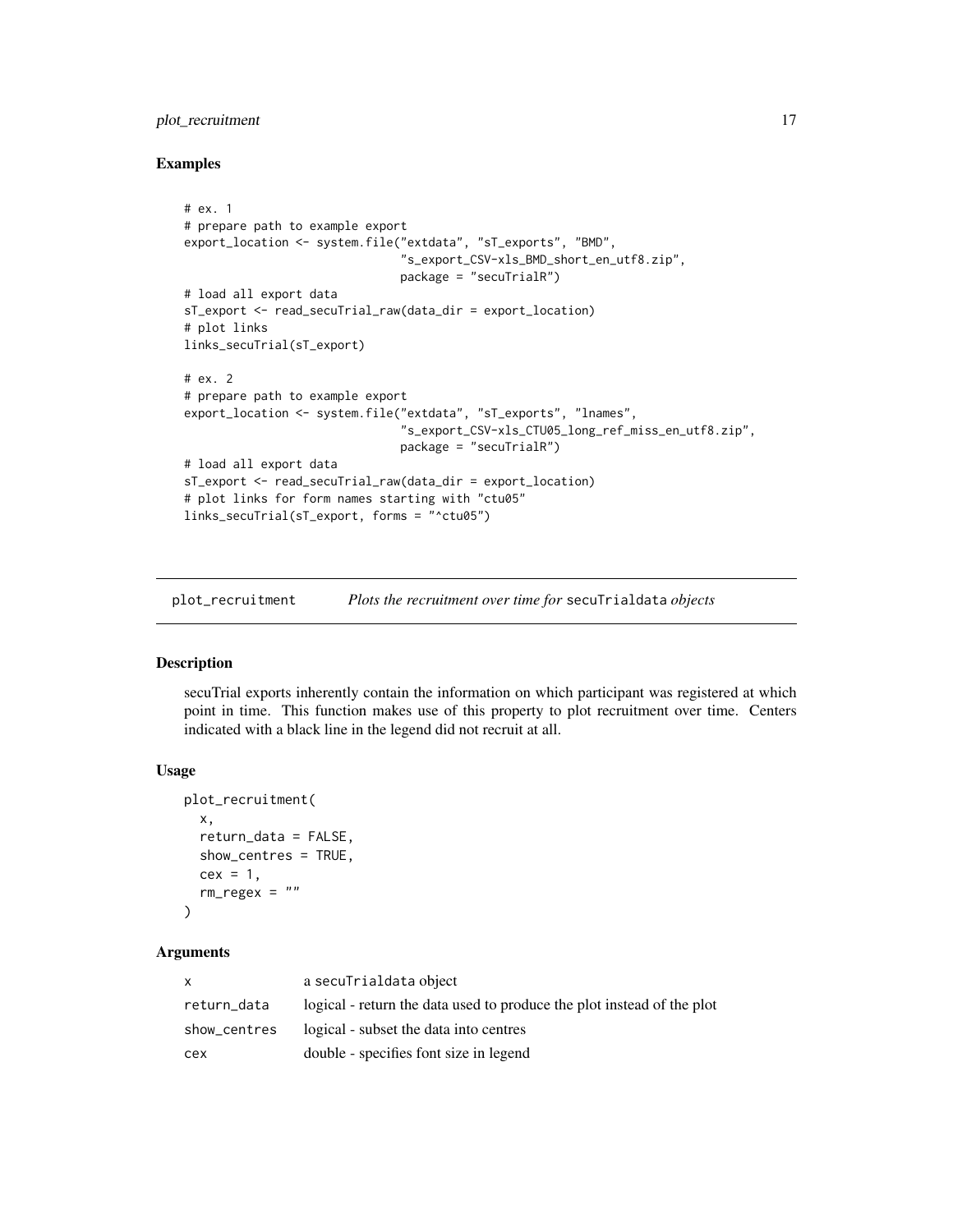<span id="page-17-0"></span>

| rm_regex | character - specifies a regular expression to be removed from the centre names      |
|----------|-------------------------------------------------------------------------------------|
|          | in the legend. e.g. $rm\_regex = "W(*W)\$ " will remove trailing brackets and their |
|          | contents.                                                                           |

# Value

a simple line plot showing recruitment over time or a list of data.frames if return\_data is set to TRUE

# Examples

```
# export location
expot_loc <- system.file("extdata", "sT_exports", "lnames",
                         "s_export_CSV-xls_CTU05_long_ref_miss_en_utf8.zip",
                         package = "secuTrialR")
# read export
sT_export <- read_secuTrial(expot_loc)
# plot recruitment
plot_recruitment(sT_export)
```

```
# plot without trailing bracket
plot_recruitment(sT_export, rm_regex = "\\(.*\\)$")
```
read\_secuTrial *Read secuTrial export*

#### Description

Convenience wrapper for read\_secuTrial\_raw, label\_secuTrial, factorize\_secuTrial and dates\_secuTrial.

# Usage

```
read_secuTrial(data_dir, labels = TRUE, factor = TRUE, dates = TRUE)
```
# Arguments

| data_dir | string - location of the export                                                                                              |
|----------|------------------------------------------------------------------------------------------------------------------------------|
| labels   | logical - add labels to variables and table                                                                                  |
| factor   | logical - convert categorical variables to factor variables (ignored when refer-<br>ence values are not in a separate table) |
| dates    | logical - convert date variables                                                                                             |

# Value

secuTrialdata object - a list with one data.frame for each file on the export and a list containing the export options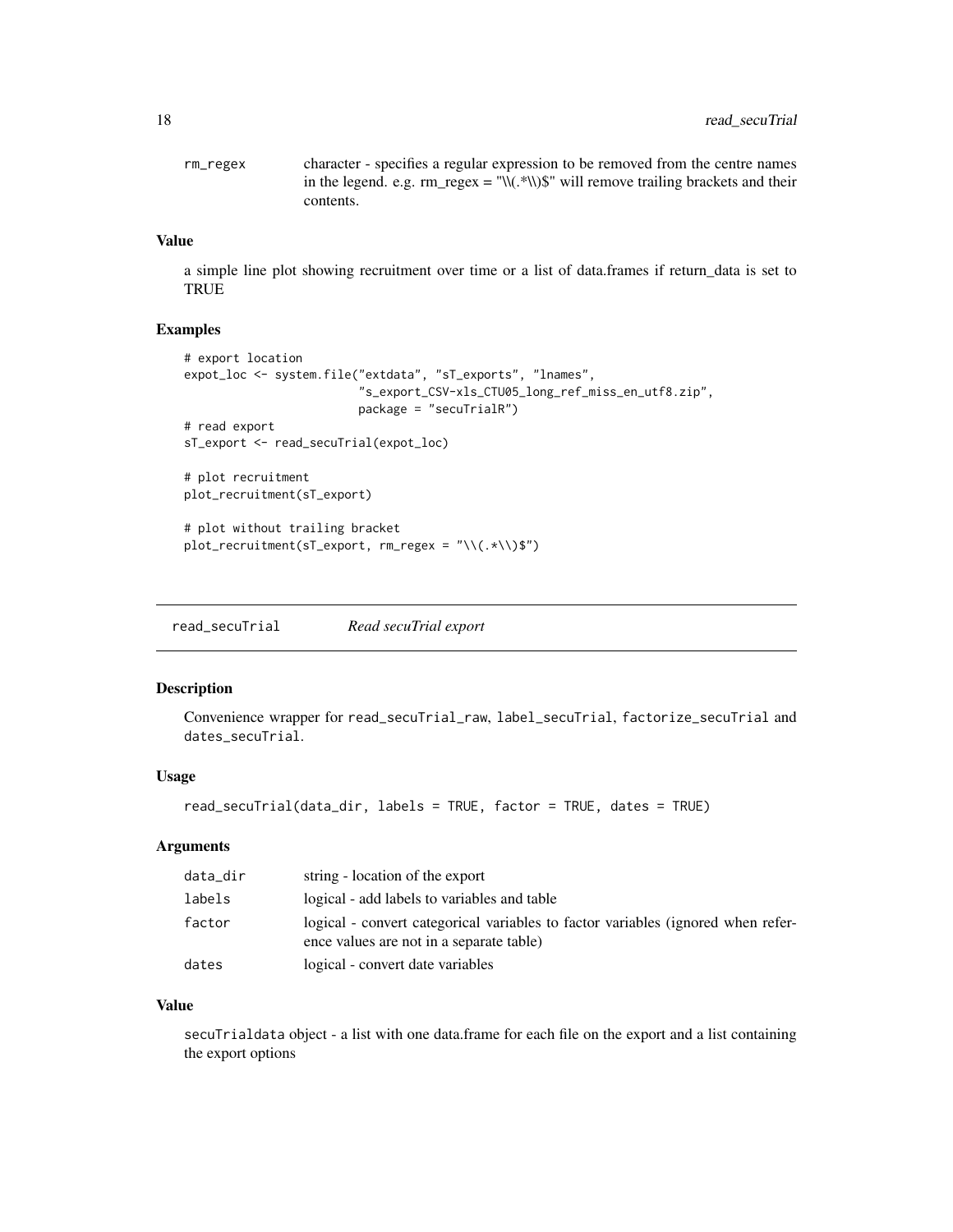# <span id="page-18-0"></span>read\_validation\_overview 19

# Examples

```
export_location <- system.file("extdata", "sT_exports", "lnames",
                               "s_export_CSV-xls_CTU05_long_ref_miss_en_utf8.zip",
                               package = "secuTrialR")
# read all export data
sT_export <- read_secuTrial(data_dir = export_location)
```
read\_validation\_overview

*This function loads a multi-page secuTrial 'Validation Overview' report into an R tibble.*

# Description

This function loads a multi-page secuTrial 'Validation Overview' report into an R tibble.

# Usage

read\_validation\_overview(data\_dir, skip = 7)

# Arguments

| data dir       | Path to the Validation Overview (must be an *.xlsx file).                                                                                           |
|----------------|-----------------------------------------------------------------------------------------------------------------------------------------------------|
| المحافظ المسار | $\mathbf{F}$ and $\mathbf{F}$ and $\mathbf{F}$ are accountance of the contribution of $\mathbf{F}$ and $\mathbf{F}$ are accountance of $\mathbf{F}$ |

skip Equivalent parameter in read\_excel(). The validation overview xlsx files contain some information in the first few lines of each sheet which need to be skipped in order to produce the correct header in R. Prior to reading the validation overview with read\_validation\_overview() it is likely a good idea to check how many lines need to be skipped. This parameter has been added because the amount of lines can differ between different versions of secuTrial.

# Value

tibble with the 'Validation Overview' data

```
val_ovv_location <- system.file("extdata", "sT_exports", "BMD",
                                "bmd_validation_overview.xlsx",
                                package = "secuTrialR")
val_ovv <- read_validation_overview(data_dir = val_ovv_location)
```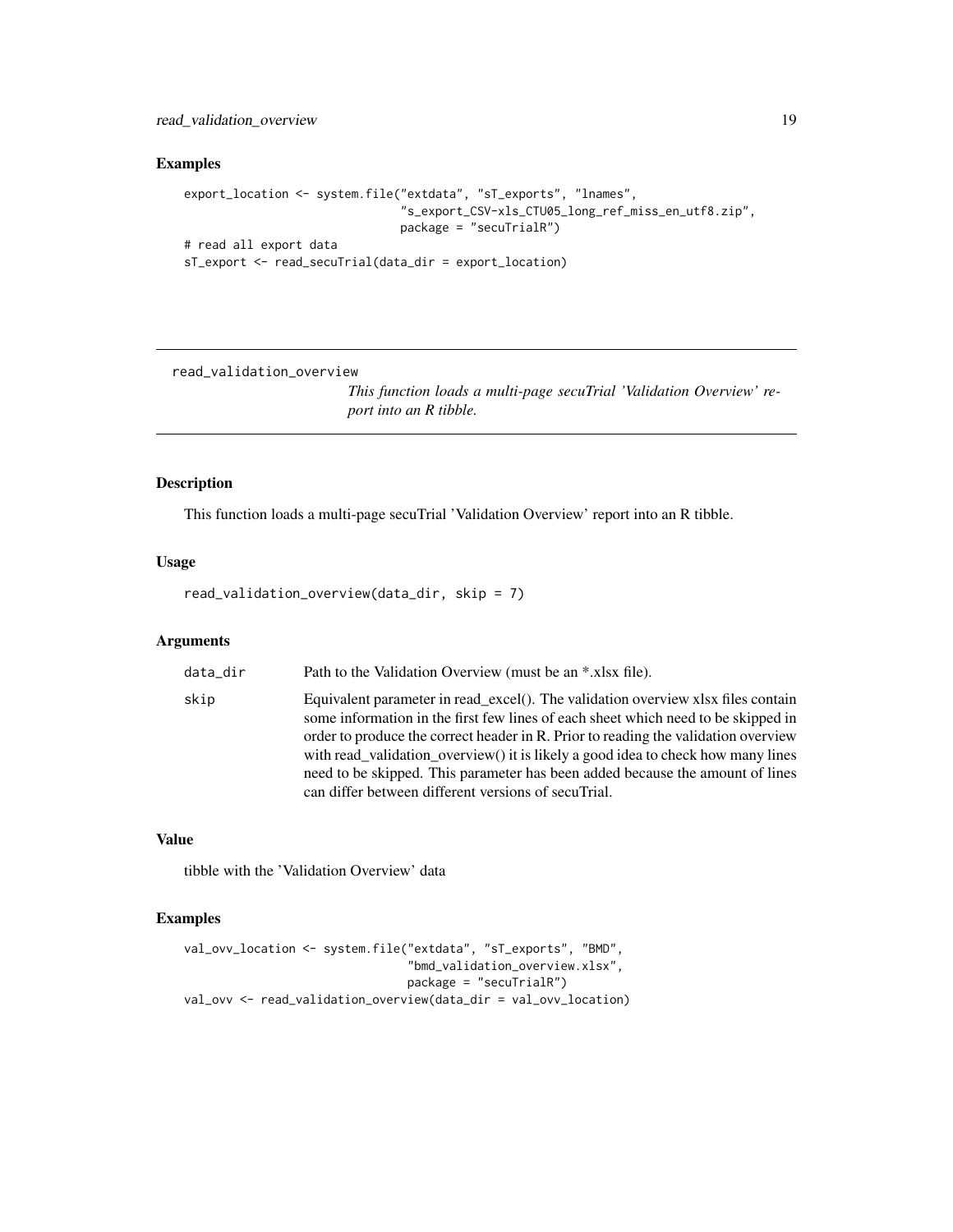<span id="page-19-0"></span>return\_hidden\_items *Returns hidden items (variables) from* secuTrialdata *objects*

# Description

Sometimes, during a study, certain fields may be hidden because data should no longer be entered into them. If this is the case and the data of these fields is part of your export is likely good to know about it.

#### Usage

```
return_hidden_items(x)
```
#### Arguments

x a secuTrialdata object

#### Value

a data.frame (columns: name, itemtype, label) that pinpoints which items are hidden

# Examples

```
# export location
expot_loc <- system.file("extdata", "sT_exports", "lnames",
                         "s_export_CSV-xls_CTU05_long_ref_miss_en_utf8.zip",
                         package = "secuTrialR")
# read export
sT_export <- read_secuTrial(expot_loc)
# return scores
return_hidden_items(sT_export)
```
return\_random\_participants

*Returns the random participants from a secuTrial export*

# Description

There are situations (e.g. randomized monitoring) in which you may want to return a list of random participants from a secuTrial export.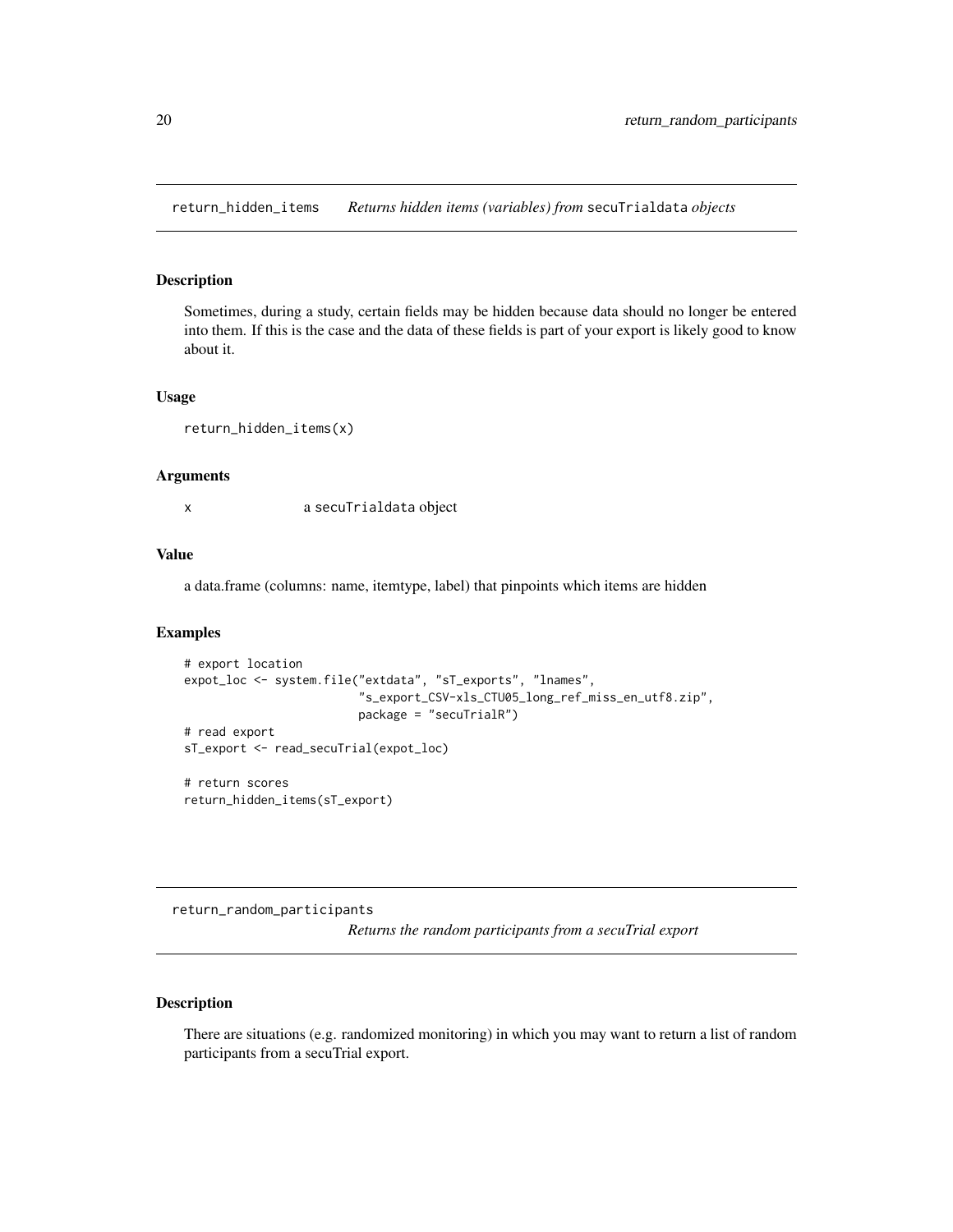# Usage

```
return_random_participants(
 x,
 centres = "all",percent = 0.1,
 date = "1900-01-01",
 seed = 1)
```
# Arguments

| $\mathsf{x}$ | a secuTrialdata object                                                                                                                                                                                                                      |
|--------------|---------------------------------------------------------------------------------------------------------------------------------------------------------------------------------------------------------------------------------------------|
| centres      | A character vector of centres for which participants should be returned. If left<br>unspecified it will return participants for every study centre.                                                                                         |
| percent      | A number greater than 0 and smaller than 1 specifying the approximate percent-<br>age of participants to be returned per centre.                                                                                                            |
| date         | If only participants after a specific date should be considered this can be entered<br>here. Format should be "YYYY-MM-DD" (e.g. "2011-03-26" for March 26th<br>2011). This date is checked against mnpvisstartdate in the casenodes table. |
| seed         | Allows to configure a seed for id sampling. Every centre will use a small varia-<br>tion of this seed.                                                                                                                                      |

# Value

list of two elements. First, a data.frame that contains the random participants from each specified centre. This is performed based on a specified seed to retain reproducibilty. Second, the configuration of the randomization (i.e. result of RNGkind()). If the percentage does not yield an integer for a centre the number is tranformed into an integer under application of the ceiling() function (i.e. it is rounded up).

```
# export location
expot_loc <- system.file("extdata", "sT_exports", "lnames",
                         "s_export_CSV-xls_CTU05_long_ref_miss_en_utf8.zip",
                        package = "secuTrialR")
# read export
sT_export <- read_secuTrial(expot_loc)
# return random participants
return_random_participants(sT_export, percent = 0.25, seed = 1337, date = "2019-03-18",
                       centres = c("Inselspital Bern (RPACK)", "Charité Berlin (RPACK)"))
```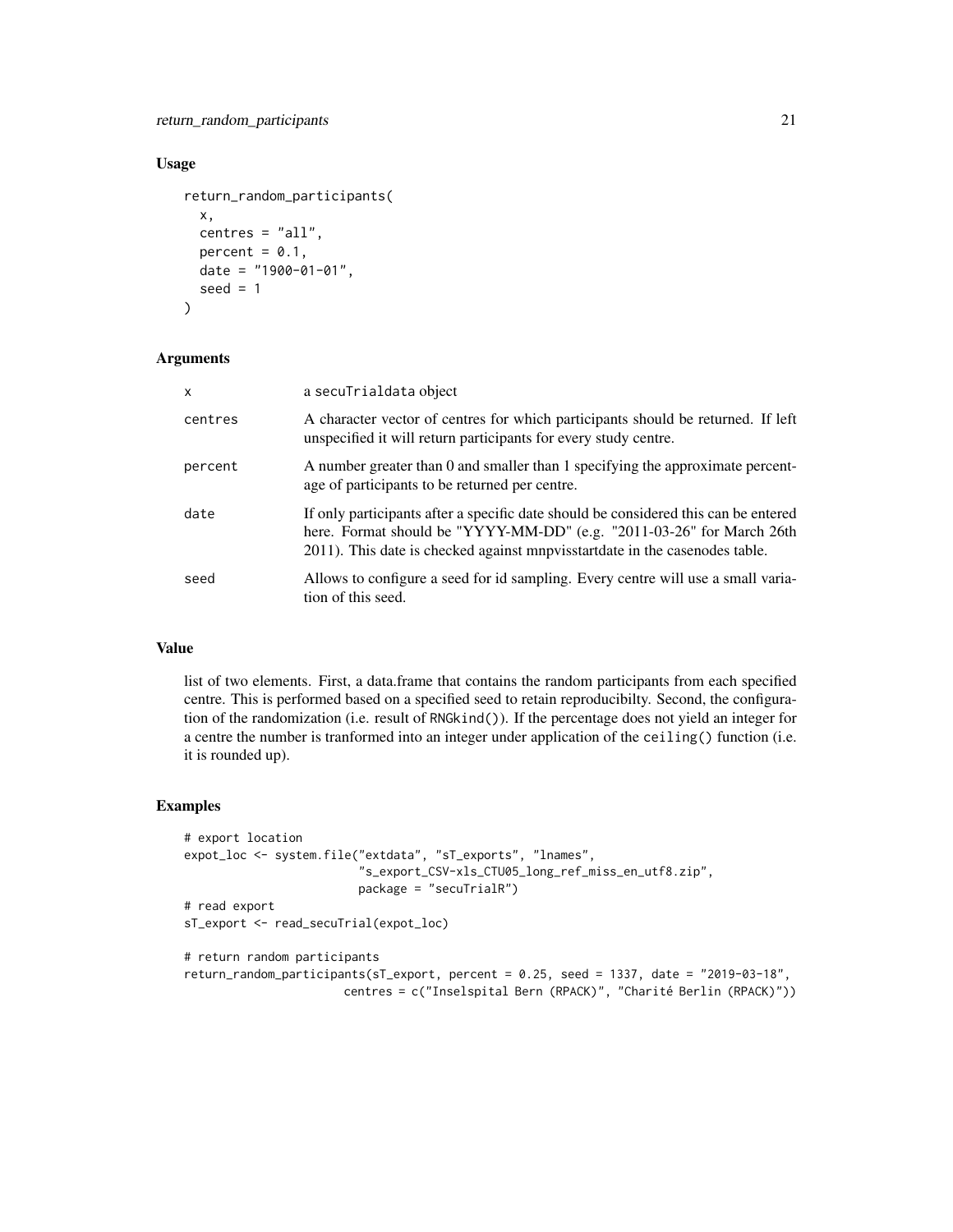<span id="page-21-0"></span>

# Description

secuTrial allows to set up calculated fields (i.e. scores) that depend on other items. It is not suggested to use the scores calculated by secuTrial to perform reliable analyses. To this end, calling return\_scores will return all items in the secuTrial export which are scores and should be manually recalculated before data analysis.

#### Usage

return\_scores(x)

#### Arguments

x a secuTrialdata object

# Value

a data.frame (columns: name, itemtype, label) that pinpoints which items are scores/calculated.

#### Examples

```
# export location
expot_loc <- system.file("extdata", "sT_exports", "lnames",
                         "s_export_CSV-xls_CTU05_long_ref_miss_en_utf8.zip",
                         package = "secuTrialR")
# read export
sT_export <- read_secuTrial(expot_loc)
# return scores
```
return\_scores(sT\_export)

| secuTrialdata | This function loads a secuTrial export |  |  |  |
|---------------|----------------------------------------|--|--|--|
|---------------|----------------------------------------|--|--|--|

# Description

This function will always load the full set of meta and data tables. The export options are also loaded and written into export\_options.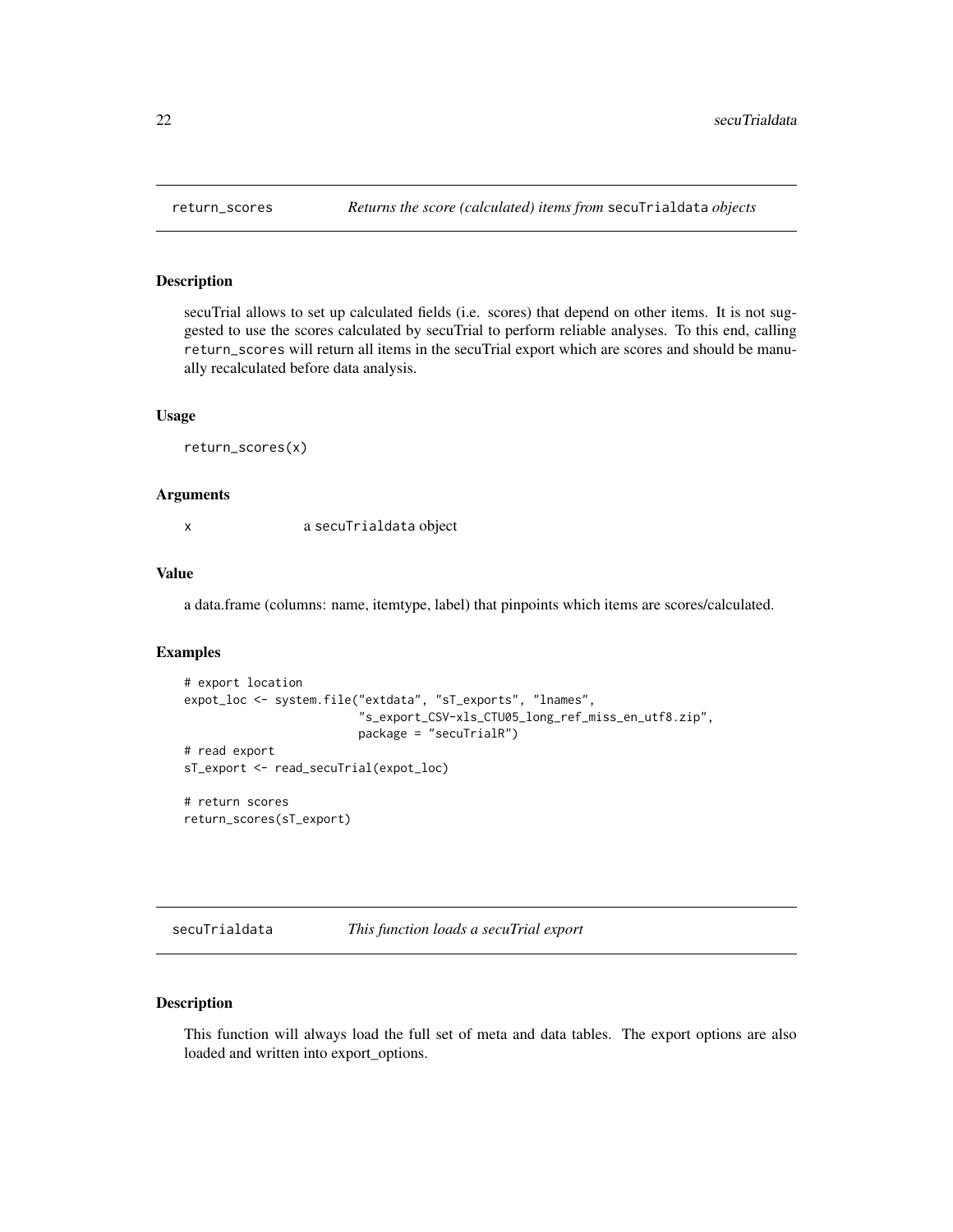# <span id="page-22-0"></span>subset\_secuTrial 23

# Usage

read\_secuTrial\_raw(data\_dir)

```
## S3 method for class 'secuTrialdata'
print(x, \ldots)
```
# Arguments

| data dir                | string The data dir specifies the path to the secularial data export. |
|-------------------------|-----------------------------------------------------------------------|
| $\mathsf{x}$            | secuTrialdata object as returned by read_secuTrial_raw                |
| $\cdot$ $\cdot$ $\cdot$ | further parameters                                                    |

# Value

secuTrialdata object containing a list of export options and data.frames with all the data loaded from the secuTrial export. The list will contain at least the metadata data.frames and export\_options list.

data.frame with a row for each table in the export. For each table it contains the name, number of rows and columns, an indicator for whether the table is a metadata table and the files original name.

#### Examples

```
# prepare path to example export
export_location <- system.file("extdata", "sT_exports", "BMD",
                               "s_export_CSV-xls_BMD_short_en_utf8.zip",
                               package = "secuTrialR")
# read all export data
sT_export <- read_secuTrial_raw(data_dir = export_location)
# Print method
print(sT_export)
# or
sT_export
```
subset\_secuTrial *Subsets a* secuTrialdata *object*

# Description

Given a secuTrialdata object, and subsetting parameters, this function filters the data object to include only the desired study participants. Subsetting is possible based on participants and based on centres. In order to subset based on participants, participant IDs (mnpaid) musst be present in the export. In order to subset based on centres, centre information must be included in the export.

#### Usage

```
subset_secuTrial(dat, participant = NULL, centre = NULL, exclude = FALSE)
```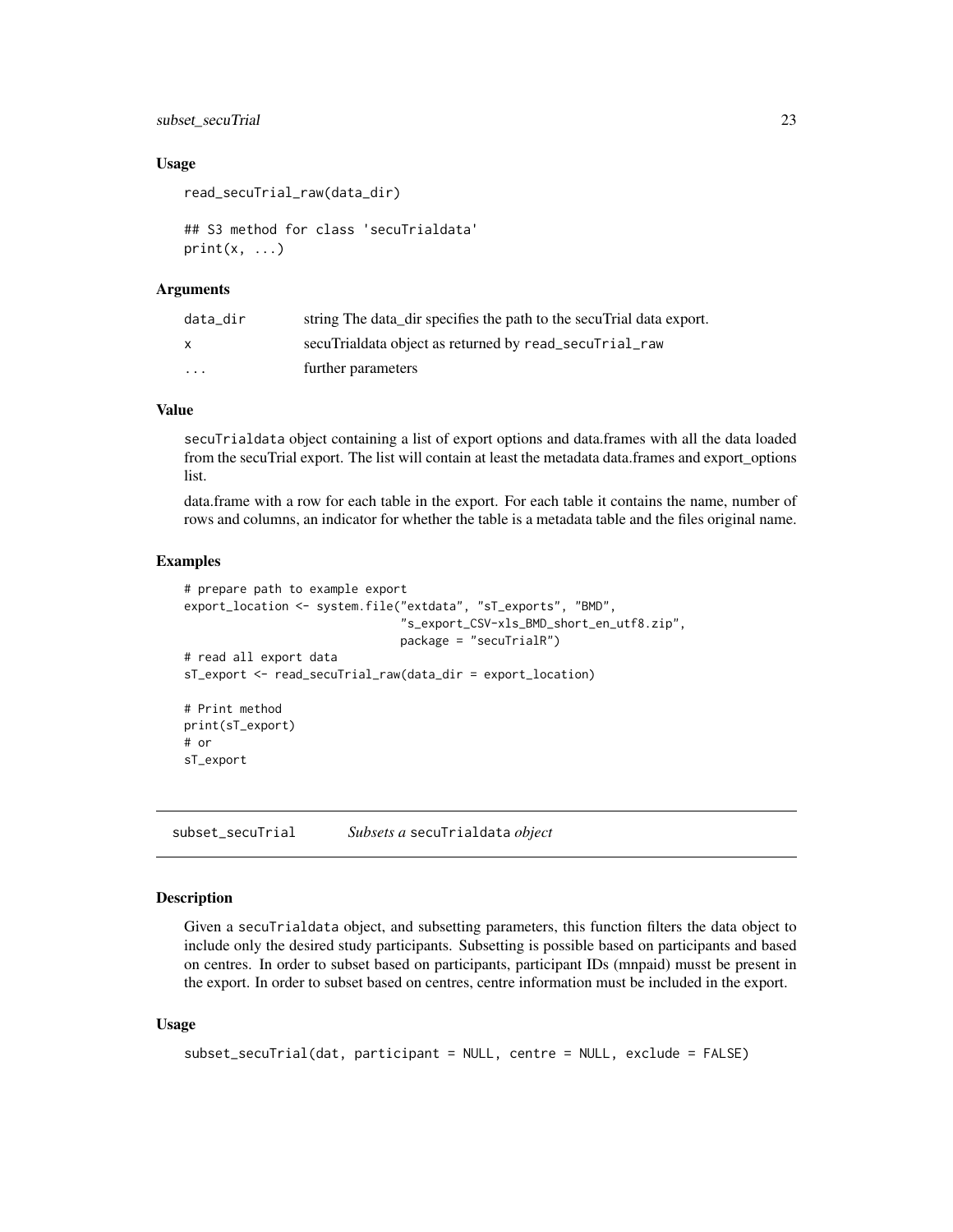#### Arguments

| dat         | secularization object containing participant IDs and centre information                 |
|-------------|-----------------------------------------------------------------------------------------|
| participant | character vector with a selection of participant IDs (mnpaid) used for subsetting       |
| centre      | character vector with a selection of centre names (mnpctrname) used for subset-<br>ting |
| exclude     | boolean which if true excludes participants and centres from dat                        |

#### Details

Subsetting based on participants only, centers only, or based on both is possible. The value of parameter exclude determines whether the output will include participants that meet selection criteria (when exclude = FALSE), or exclude them (when exclude = TRUE). When selecting based on both participants and centres, exclude = FALSE will include the intersection of participants meeting the selection criteria. If exclude = TRUE, a complement of union of participant and centre sets is returned.

# Value

secuTrialdata object containing only those participants that meet the selection criteria.

```
path <- system.file("extdata", "sT_exports", "exp_opt",
                    "s_export_CSV-xls_CTU05_all_info.zip",
                    package = "secuTrialR")
sT <- read_secuTrial(path)
participants <- c("RPACK-INS-011", "RPACK-INS-014", "RPACK-INS-015")
centres <- c("Inselspital Bern (RPACK)", "Universitätsspital Basel (RPACK)")
# show all participants
get_participants(sT)
# subset sT_export
sT_subset1 <- subset_secuTrial(dat = sT, participant = participants)
get_participants(sT_subset1)
sT_subset2 <- subset_secuTrial(dat = sT, participant = participants, exclude = TRUE)
get_participants(sT_subset2)
sT_subset3 <- subset_secuTrial(dat = sT, centre = centres, exclude = TRUE)
get_participants(sT_subset3)
sT_subset4 <- subset_secuTrial(dat = sT, participant = participants,
                               centre = centres, exclude = FALSE)
get_participants(sT_subset4)
sT_subset5 <- subset_secuTrial(dat = sT, participant = participants,
                               centre = centres[2], exclude = FALSE)
get_participants(sT_subset5)
```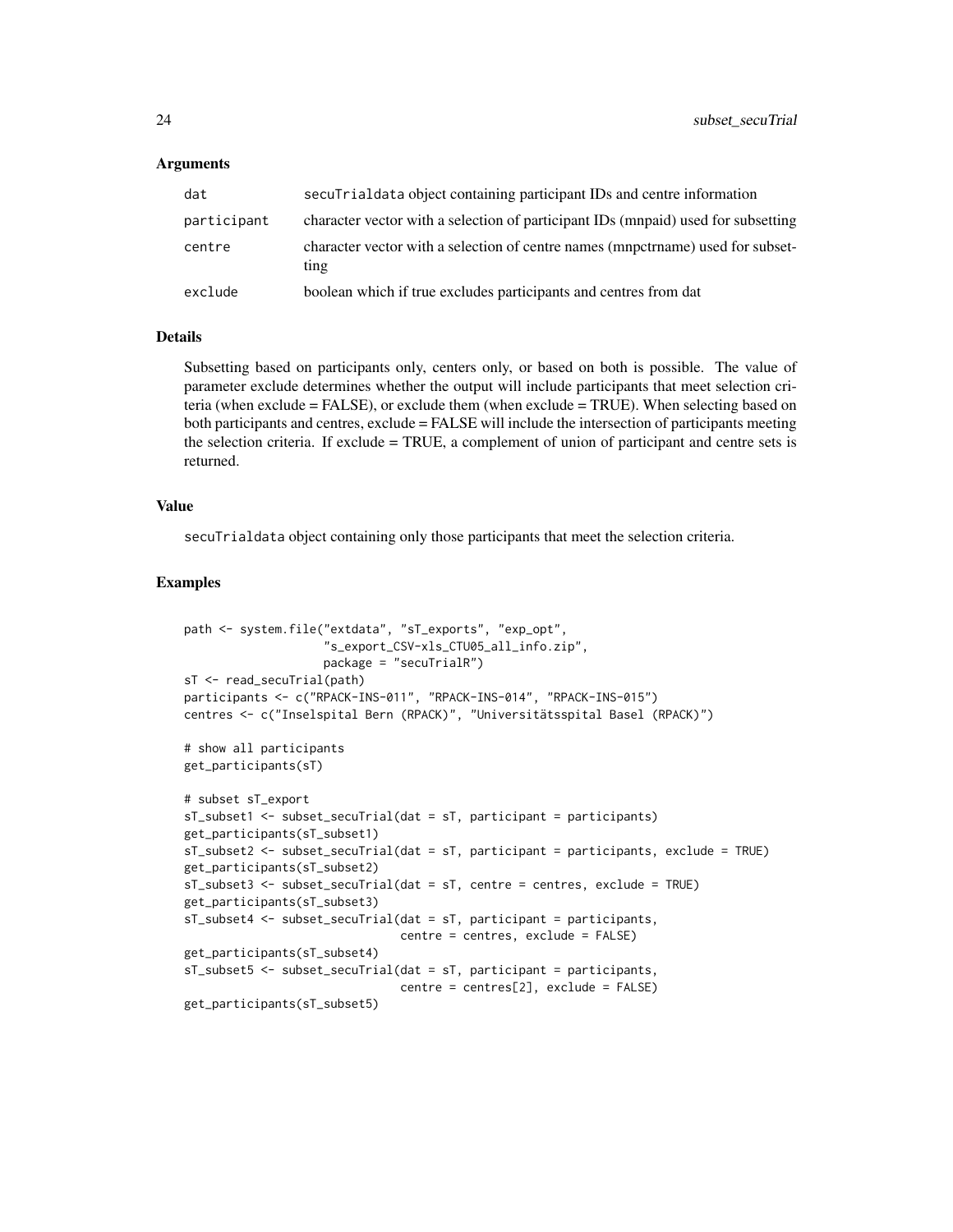<span id="page-24-0"></span>visit\_structure *Get the visit structure of* secuTrialdata *objects*

# Description

Get the visit structure of secuTrialdata objects

#### Usage

```
visit_structure(x, sorted = TRUE)
```

```
## S3 method for class 'secuTrialvisit'
plot(x, \ldots)
```
# Arguments

| X      | a secuTrialdata object                |
|--------|---------------------------------------|
| sorted | logical if TRUE sorted by first visit |
| .      | further parameters                    |

# Value

data.frame with 1 for whether a form (rows) was collected during a particular visit (columns) plot of the visit plan

# Note

Requires a fixed visit structure - an error will be returned for projects without a visit structure or one with flexible visits

```
export_location <- system.file("extdata", "sT_exports", "lnames",
                               "s_export_CSV-xls_CTU05_long_ref_miss_en_utf8.zip",
                               package = "secuTrialR")
# read all export data
sT_export <- read_secuTrial(data_dir = export_location)
# get visit structure
vs <- visit_structure(sT_export)
# plot
plot(vs)
```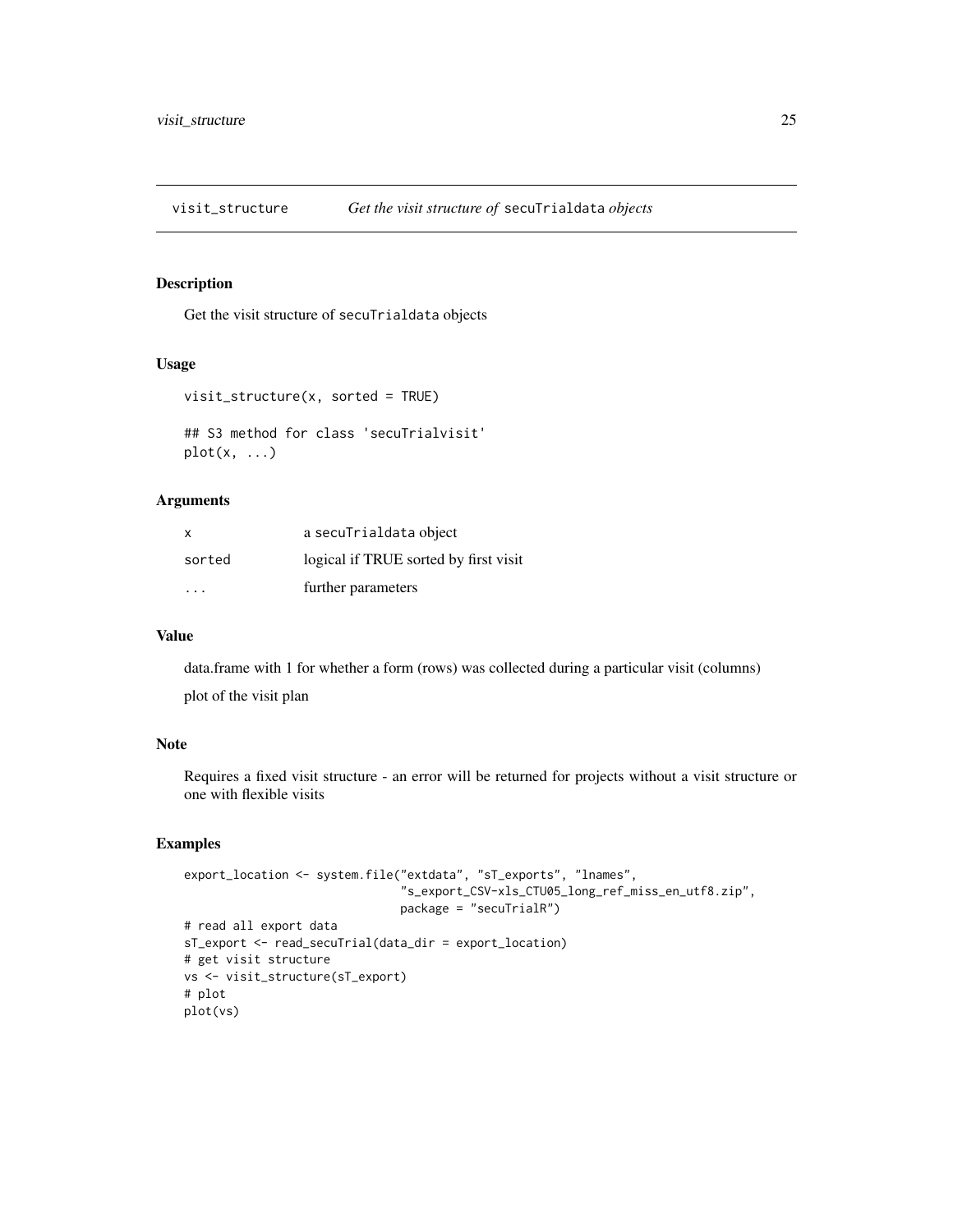#### Description

Convert the export prepared in R and export it to SPSS (sav), Stata (dta) or SAS (sas, xpt version 8) using the haven package.

# Usage

```
write_secuTrial(object, ...)
## S3 method for class 'secuTrialdata'
write_secuTrial(object, format = "dta", metadata = FALSE, ...)
## S3 method for class 'data.frame'
write\_secuTrial(df, filename, path = "", format = "dta", ...)
```
# Arguments

| object   | secuTrialdata object                                                   |
|----------|------------------------------------------------------------------------|
| $\ddots$ | further parameters                                                     |
| format   | format in which to save the export (one of "dta", "sas", "sav", "xpt") |
| metadata | if TRUE then metadate files will also be written                       |
| df       | a data.frame                                                           |
| filename | file name                                                              |
| path     | directory where the files should be saved                              |

# Details

Due to variable naming limitations in other packages, date variables are appended with \_d (rather than \_date), datetime/POSIX variables are appended with \_dt (rather than \_datetime) and factors with  $_f$  (rather than  $_f$ actor). Further variable names may be altered in the conversion process. For details please refer to the haven documentation.

#### Value

a list of filenames

```
# prepare path to example export
export_location <- system.file("extdata", "sT_exports", "lnames",
                               "s_export_CSV-xls_CTU05_long_ref_miss_en_utf8.zip",
                               package = "secuTrialR")
# load all export data
```
<span id="page-25-0"></span>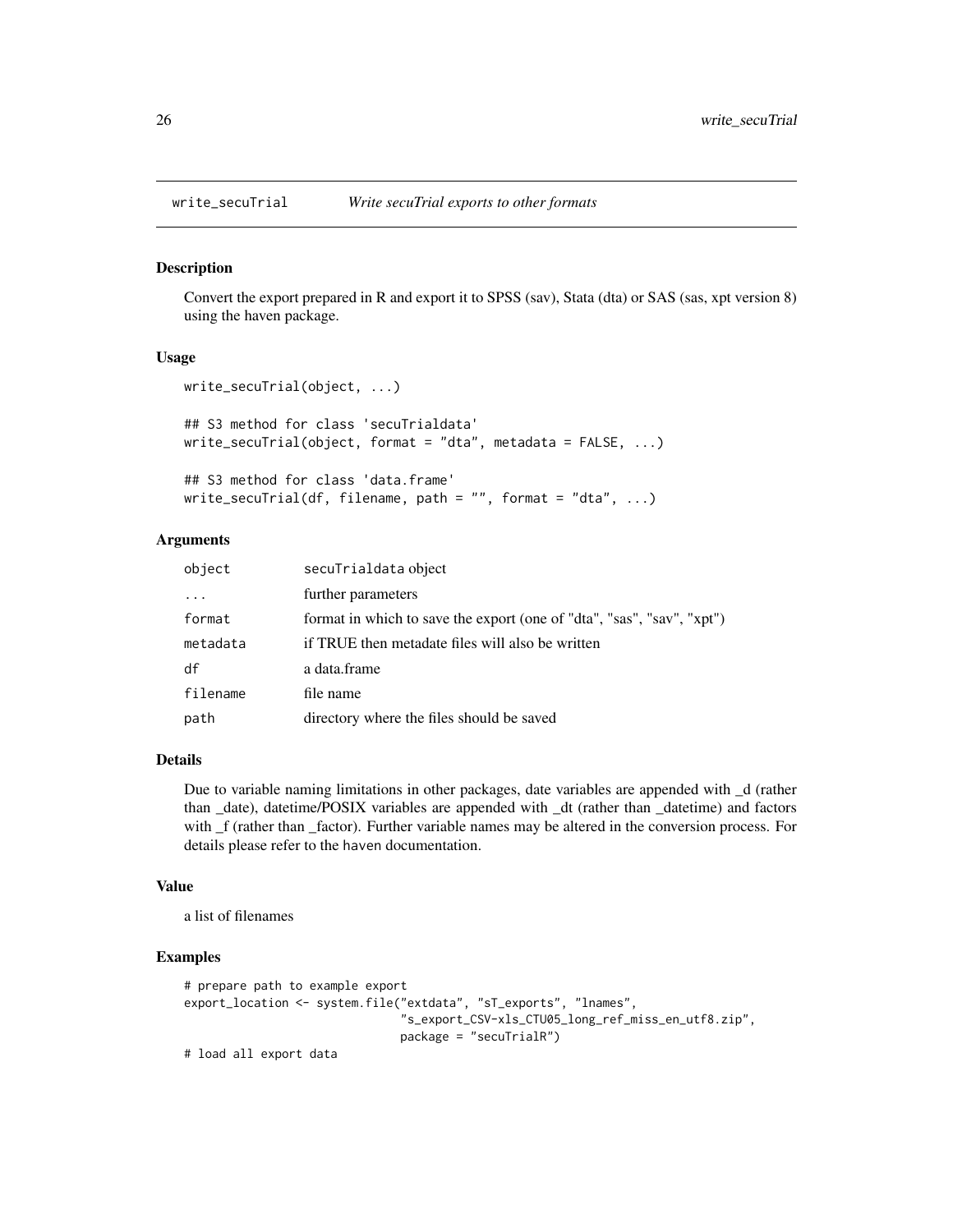```
sT_export <- read_secuTrial(data_dir = export_location)
tdir <- tempdir()
write_secuTrial(sT_export, format = "dta", path = tdir)
list.files(tdir)
```